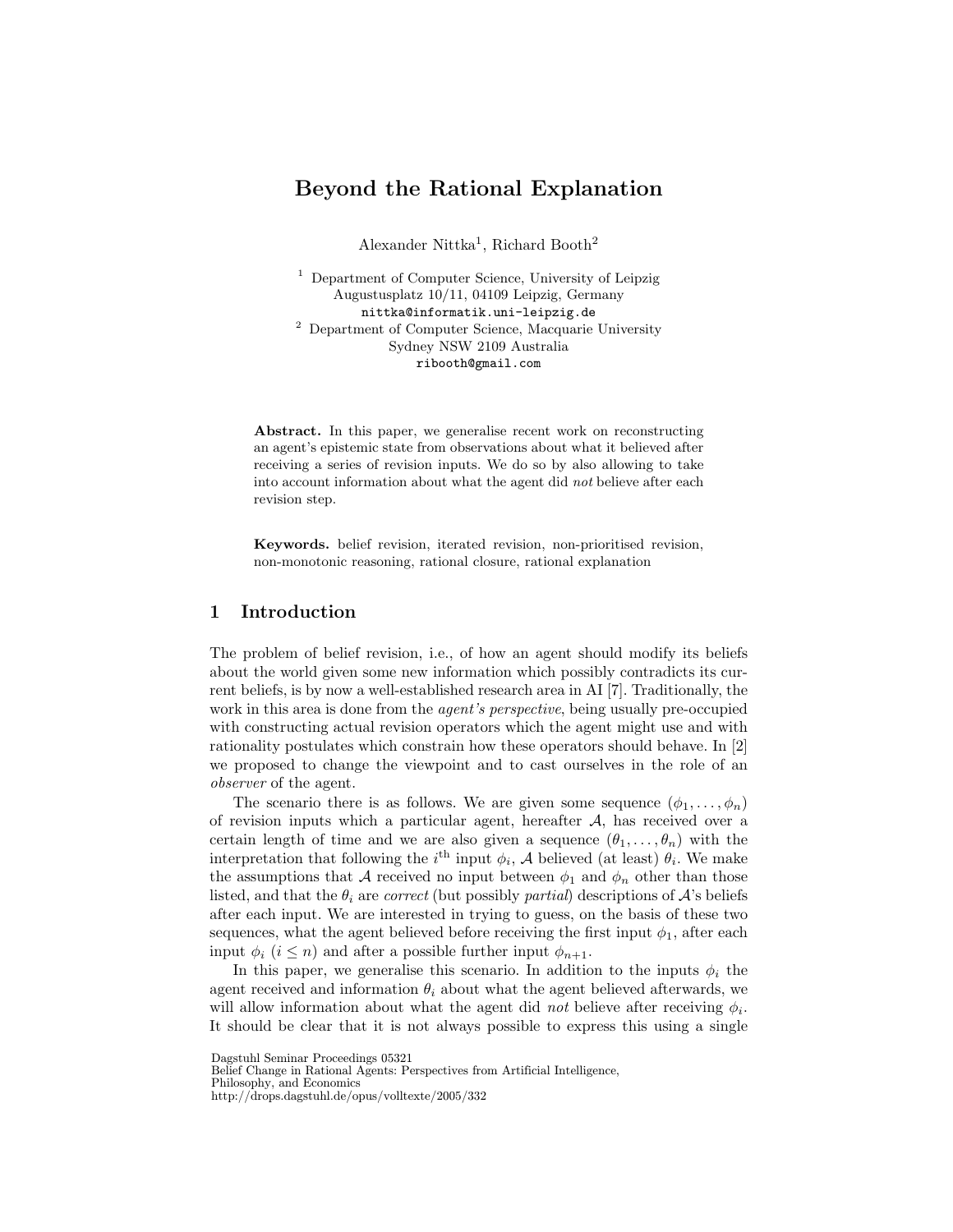sentence, if we think of believing neither p nor  $\neg p$ , for example. Hence, this additional information is encoded as a set of sentences rather than a sentence.

So, an observation  $o = \langle (\phi_1, \ldots, \phi_n),(\theta_1, \ldots, \theta_n), (D_1, \ldots, D_n) \rangle$  will contain a third sequence  $(D_1, \ldots, D_n)$ , each  $D_i$  being a (finite) set of sentences. The interpretation of an observation is that after receiving the first i inputs  $\phi_1, \ldots, \phi_i$ , A believes  $\theta_i$  but does not believe any  $\delta \in D_i$ . The observations considered in [2] basically were special cases where  $D_i = \emptyset$  for all i. In fact, most of the results presented in this paper subsume the corresponding results in [2].

Having no access to the agent's internals, we assume a belief revision framework A uses for determining its beliefs and for incorporating new information, and construct a model of  $A$  that explains the observation about it. By considering this model, we will then be able to make extra inferences or predictions about  $\mathcal{A}$ 's epistemic behaviour. We restrict the investigation to the special case of a framework for iterated non-prioritised revision, i.e., revision in which the new input is not necessarily always believed after revision, that has been studied in [1]. The idea behind it is that an agent's epistemic state is made up of two components:  $(i)$  a sequence  $\rho$  of sentences representing the sequence of revision inputs the agent has received thus far, and *(ii)* a single sentence  $\blacktriangle$  standing for the agent's set of core beliefs, which intuitively are those beliefs of the agent it considers "untouchable". The agent's full set of beliefs in the state  $[\rho, \blacktriangle]$  is then determined by a particular calculation on  $\rho$  and  $\blacktriangle$ , while new revision inputs are incorporated by simply appending them to the end of  $\rho$ . The choice of this framework does not imply that others are less worthy of investigation. The challenge now becomes to find that *particular* model of this form which *best explains* the observation  $o = \langle (\phi_1, \ldots, \phi_n),(\theta_1, \ldots, \theta_n), (D_1, \ldots, D_n) \rangle$  we have made of A.

We assume sentences  $\phi_i, \theta_i, \lambda, \delta, \blacktriangle$ , etc. are elements of some finitely-generated propositional language  $L$ . In our examples,  $p, q, r, s$  denote distinct propositional variables. The classical logical entailment relation between sentences is denoted by  $\vdash$ , while  $\equiv$  denotes classical logical equivalence. Wherever we use a sentence to describe a belief set the intention is that it represents all its logical  $consequences.$  The operation  $\cdot$  on sequences denotes sequence concatenation. Let  $O_n^{\pm}$  be the set of all observations  $o = \langle (\phi_1, \ldots, \phi_n), (\theta_1, \ldots, \theta_n), (D_1, \ldots, D_n) \rangle$ of length n. We denote by  $O^{\pm} = \bigcup O_i^{\pm}$  the set of all possible observations. We denote by O the subset of  $O^{\pm}$  where  $D_i = \emptyset$  for all i, i.e. those observations that contain no information about what is not believed after a revision step. Note that this is the set considered in [2].

In Section 2 we will explain the model of the agent which we assume throughout the paper. The problem will be formally defined and solved in Section 3. We conclude with some discussion in Section 4.

# 2 Modelling the Agent

As indicated in the introduction, we follow [1] by assuming that, at any given moment in time, an agent's epistemic state is represented by a pair  $[\rho, \blacktriangle]$ . ([9,11]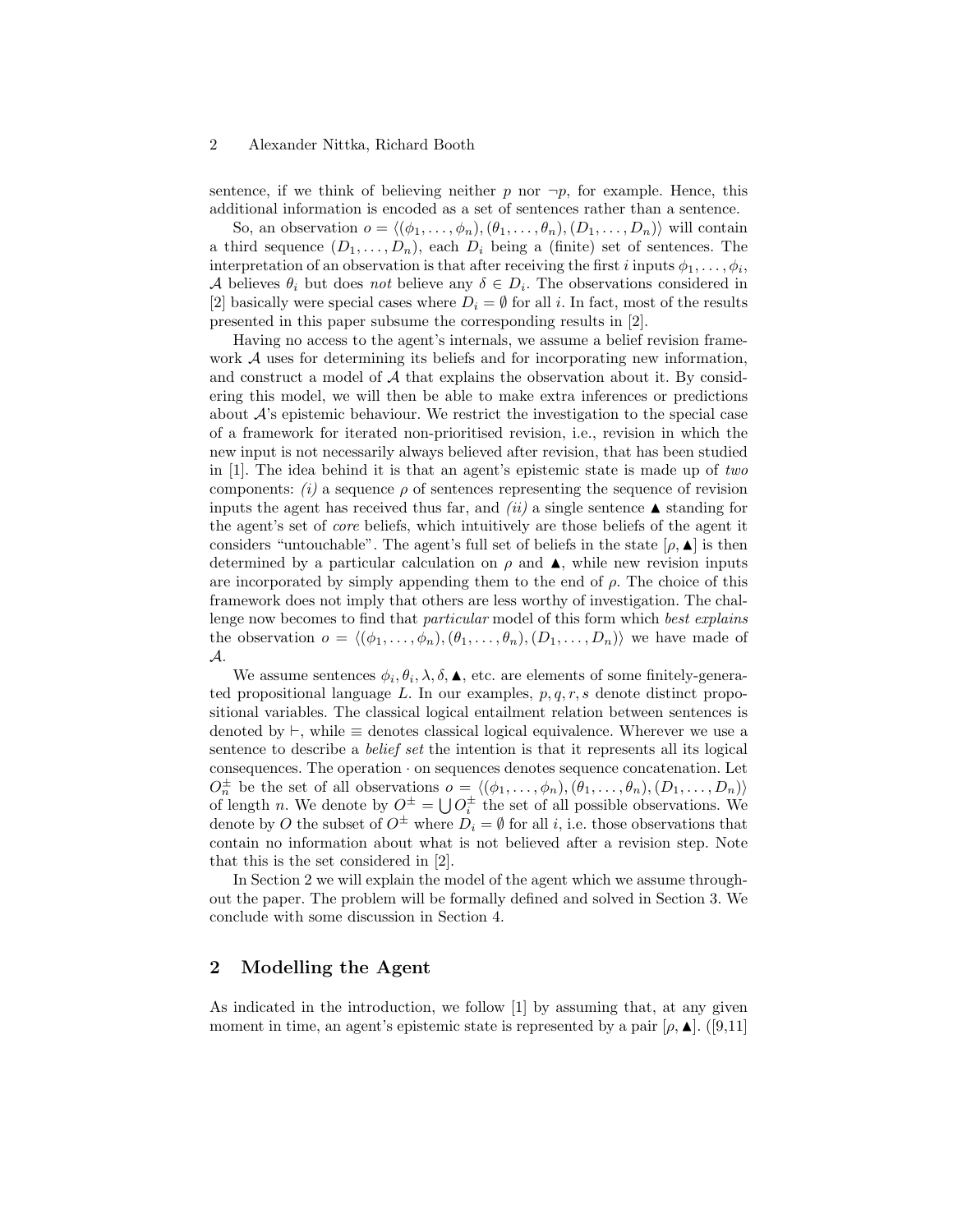also use sequences to represent epistemic states, but without core beliefs). In order to fully specify the agent's epistemic processes, we also need to formally specify (i) how the agent determines its set of beliefs  $Bel([\rho, \blacktriangle])$  in any given state  $[\rho, \blacktriangle]$ , and *(ii)* how it incorporates new revision inputs into its epistemic state. Turning first to (i), we can describe  $Bel([\rho, \blacktriangle])$  neatly with the help of a function f, which takes as argument a non-empty sequence  $\sigma = (\alpha_m, \dots, \alpha_1)$  of sentences, and returns a sentence. Basically,  $f(\sigma)$  is determined by first taking  $\alpha_1$  and then going backwards through  $\sigma$ , adding each sentence as we go, provided that sentence is consistent with what has been collected so far (cf. the "linear base-revision operation" of [15] and the "basic memory operator" of [9].)

**Definition 1.** Let  $\sigma = (\alpha_m, \dots, \alpha_1)$  be a sequence of sentences. If  $m = 1$  then  $f(\sigma) = \alpha_1$ . If  $m > 1$  then  $f(\sigma) = \begin{cases} \alpha_m \wedge f(\alpha_{m-1}, \ldots, \alpha_1) & \text{if } \alpha_m \wedge f(\alpha_{m-1}, \ldots, \alpha_1) \neq \bot \\ f(\sigma) & \text{otherwise} \end{cases}$  $f(\alpha_{m-1},\ldots,\alpha_1)$  otherwise The belief set associated to the state  $[\rho, \blacktriangle]$  is defined by  $Bel([\rho, \blacktriangle]) = f(\rho \cdot \blacktriangle)$ .

Hence, when calculating  $\mathcal{A}$ 's beliefs from the sentences appearing in its epistemic state, an agent gives highest priority to  $\blacktriangle$ . After that, it prioritises more recent information received. Note that  $\blacktriangle$  is always believed, and that  $Bel([\rho, \blacktriangle])$  is inconsistent if and only if  $\blacktriangle$  is inconsistent.<sup>1</sup>

Example 1. Consider  $\blacktriangle = \neg p$  and  $\rho = (q, q \rightarrow p)$ . Bel $([\rho, \blacktriangle]) = f(q, q \rightarrow p, \neg p)$ . In order to determine  $f(q, q \rightarrow p, \neg p)$  we need to know if q is consistent with  $f(q \rightarrow p, \neg p)$ . As  $f(\neg p) = \neg p$  and  $q \rightarrow p$  is consistent with  $\neg p$ , we have that  $f(q \to p, \neg p) = (q \to p) \land \neg p \equiv \neg q \land \neg p$ . So q is inconsistent with  $f(q \to p, \neg p)$ . Hence,  $f(q, q \rightarrow p, \neg p) = f(q \rightarrow p, \neg p)$  and  $Bel([\rho, \blacktriangle]) = f(q \rightarrow p, \neg p) \equiv \neg q \land \neg p$ .

An agent incorporates a new revision input  $\lambda$  into its epistemic state  $[\rho, \blacktriangle]$ by simply appending  $\lambda$  to  $\rho$ , i.e., the agent's *revision function*  $*$  is specified by

**Definition 2.** For every  $\lambda \in L$ ,  $[\rho, \blacktriangle] * \lambda = [\rho \cdot \lambda, \blacktriangle]$ .

Given this, we see that a new input  $\lambda$  will not always be believed in the new state. Indeed (when  $\blacktriangle$  is consistent) it will be so only if it is consistent with  $\blacktriangle$ . If it contradicts  $\blacktriangle$ , the agent's belief set will remain unchanged (c.f.screened revision  $(13)$  although the input is incorporated into  $\mathcal{A}$ 's epistemic state. Note also that  $\blacktriangle$  remains unaffected by a revision input, i.e.,  $*$  is a *core-invariant* revision operator  $[1]^2$ . Core beliefs are needed to ensure that revision inputs can be rejected. If they were not allowed, which corresponds to demanding  $\triangle = \top$  in the above definitions, any consistent revision input would belong to the agent's beliefs.

As is shown in [1], the above revision method satisfies several natural properties. In particular, it stays largely faithful to the AGM postulates [7] (leaving

<sup>&</sup>lt;sup>1</sup> In [1], the core beliefs were always assumed to be consistent. This is a small but important difference to framework assumed here.

 $2$  In fact, the model of  $[1]$  allows the core itself to be revisable. We do not explore this possibility here.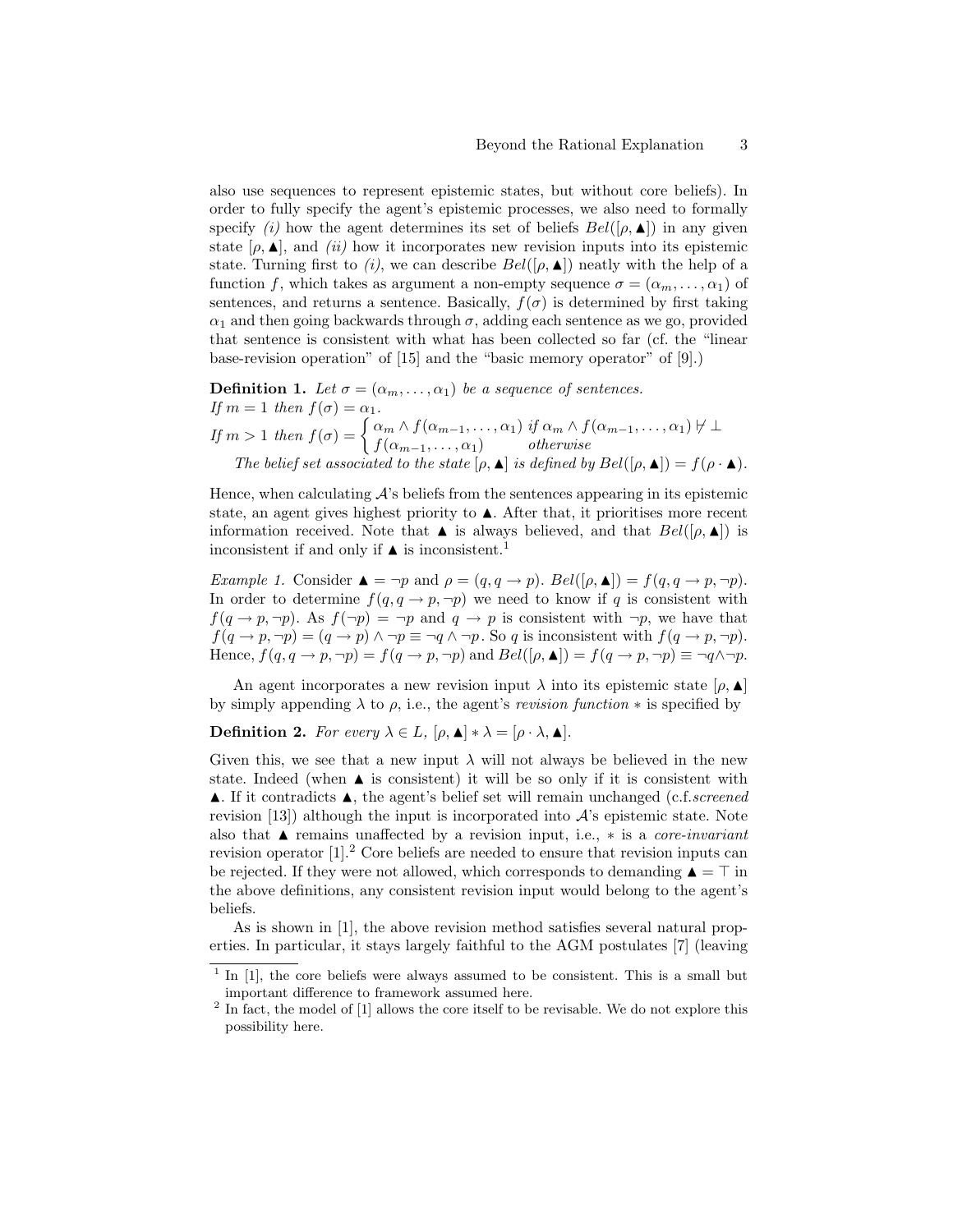aside the "success" postulate, which forces all new inputs to be believed), and satisfies slight, "non-prioritised" variants of several postulates for iterated revision which have been proposed, including the well-known ones of Darwiche and Pearl [5]. One characteristic property of this method is the following variant of the rule "Recalcitrance" from [14]:

If 
$$
\triangle \forall (\lambda_2 \rightarrow \neg \lambda_1)
$$
 then  $Bel([\rho, \triangle] * \lambda_1 * \lambda_2) \vdash \lambda_1$ 

This entails if the agent *believes* an input  $\lambda_1$ , then it does so *wholeheartedly*, in that the only way it can be dislodged from the belief set by a succeeding input  $\lambda_2$  is if that input contradicts it given the core beliefs  $\blacktriangle$ .

If not explicitly stated otherwise, from now on we assume  $A$ 's epistemic state is always of the form  $[\rho, \blacktriangle]$ , and that A determines its belief set and incorporates new inputs into its epistemic state as described above.

### 3 Explaining an observation

Suppose we make the observation  $o = \langle (\phi_1, \ldots, \phi_n), (\theta_1, \ldots, \theta_n), (D_1, \ldots, D_n) \rangle$ about A. Consequently, after receiving the  $i^{\text{th}}$  input  $\phi_i$ , A's epistemic state must be  $[\rho \cdot (\phi_1, \ldots, \phi_i), \blacktriangle]$  and its belief set  $f(\rho \cdot (\phi_1, \ldots, \phi_i) \cdot \blacktriangle)$ , where  $[\rho, \blacktriangle]$  is  $\mathcal{A}$ 's unknown *initial* (i.e., before receiving  $\phi_1$ ) epistemic state. Observation o now amounts to the following:

$$
f(\rho \cdot (\phi_1, \dots, \phi_i) \cdot \blacktriangle) \vdash \theta_i \quad \text{and} \quad f(\rho \cdot (\phi_1, \dots, \phi_i) \cdot \blacktriangle) \not\vdash \delta \quad i = 1, \dots, n \quad (1)
$$

We make the following definitions:

**Definition 3.** Let  $o = \langle (\phi_1, \ldots, \phi_n),(\theta_1, \ldots, \theta_n), (D_1, \ldots, D_n) \rangle \in O^{\pm}$ . Then  $[\rho, \blacktriangle]$  explains o (or is an explanation for o) iff (1) above holds. We say  $\blacktriangle$  is an o-acceptable core iff  $[\rho, \blacktriangle]$  explains o for some  $\rho$ .

Example 2. (i) The state  $[\rho, \blacktriangle] = [(p \rightarrow q), r]$  explains  $\langle (p, q), (q, r), (\emptyset, \emptyset) \rangle$ . As required  $f(p \to q, p, r) \equiv p \land q \land r \vdash q$  and  $f(p \to q, p, q, r) \equiv p \land q \land r \vdash r$ . (ii)  $[(p \rightarrow q), \top]$  does not explain the observation  $\langle (p, q), (q, r), (\{p\}, \emptyset) \rangle$ . We have  $f(p \rightarrow q, p\top) \equiv p \land q$  which entails p. But according to this observation p is not supposed to be believed after receiving p. Furthermore,  $f(p \rightarrow q, p, q, \top) \equiv p \land q$ which does not entail r.

If we had some explanation  $[\rho, \blacktriangle]$  for *o* then we would be able to answer the questions in the introduction: following a new input  $\phi_{n+1}$  A will believe  $f(\rho \cdot (\phi_1,\ldots,\phi_n,\phi_{n+1})\cdot \blacktriangle)$ , before receiving the first input A believes  $f(\rho \cdot \blacktriangle)$ , and the beliefs after the i<sup>th</sup> input are  $f(\rho \cdot (\phi_1, \ldots, \phi_i) \cdot \blacktriangle)$ . An obvious question to ask is: are explanations guaranteed to exist for any given observation? The next result goes some way to answering that question.

**Proposition 1.** Let  $o = \langle (\phi_1, \ldots, \phi_n), (\theta_1, \ldots, \theta_n), (D_1, \ldots, D_n) \rangle$ . Then  $\perp$  is o-acceptable if and only if  $D_i = \emptyset$  for all i.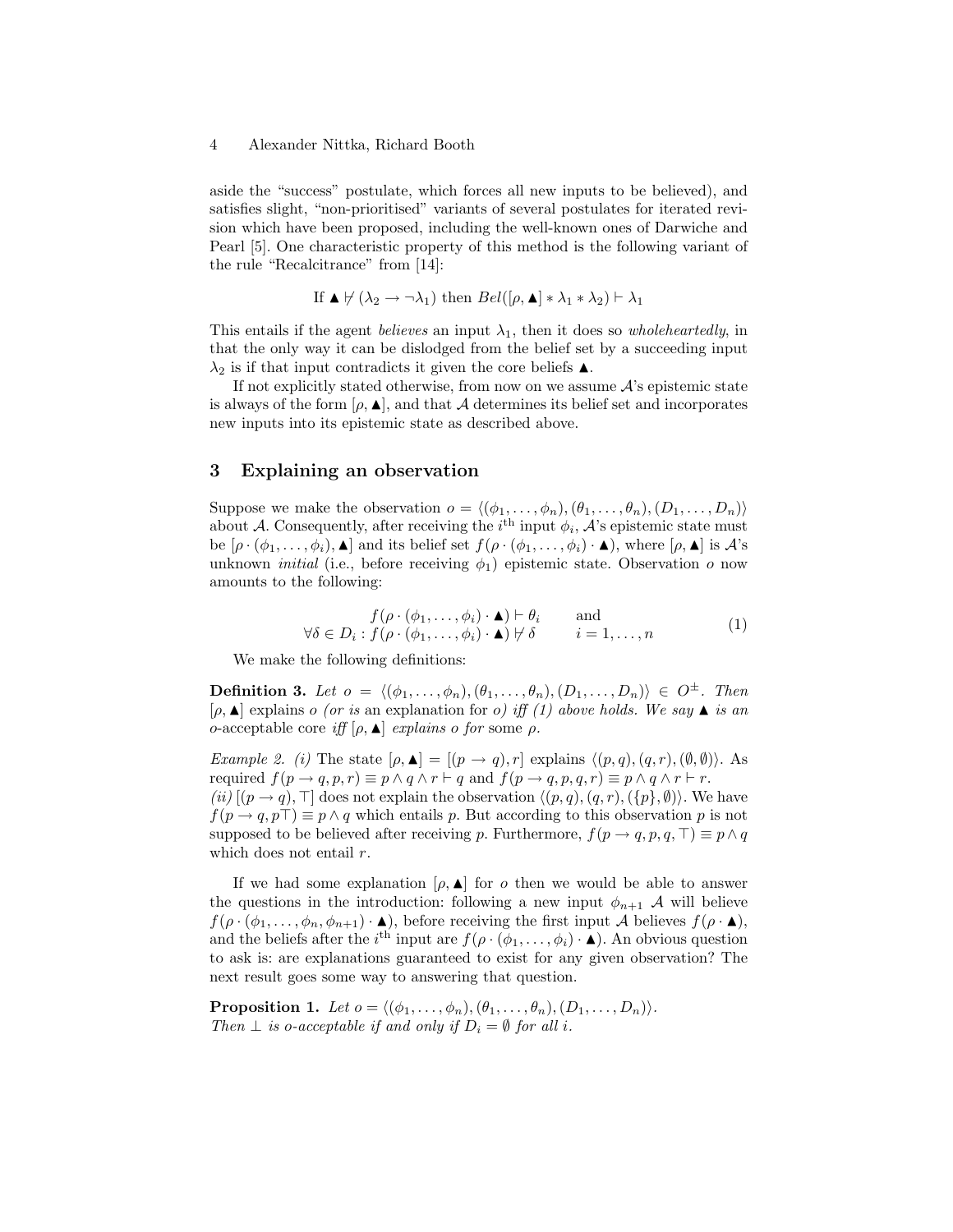For the setting in [2] where  $D_i = \emptyset$  for all i this means that there always exists some explanation  $[\rho, \blacktriangle]$  for any such  $o$ , since the contradiction  $\perp$  is an  $o$ acceptable core using  $any \rho$ . But this would be a most unsatisfactory explanation, since it means we just infer  $A$  believes everything at every step. In the more general case, however, as soon as we know of a sentence that is not believed after a revision step, we cannot guarantee the exisitence of an explanation. Of course, this is because  $\perp$  entails anything. Nevertheless, an explanation  $[\rho, \blacktriangle]$ might still exist and we can try to find it.

Example 3. A simple example for an observation that does not have an explanation is  $\langle (p),(\top),(\{p,\neg p\})\rangle$ . It tells us that after receiving p, A was agnostic about p. In particular it says p was not believed after receiving it. This means that any o-acceptable core  $\blacktriangle$  for this o must be such that  $\blacktriangle \vdash \neg p$ . This in turn means that any explanation  $[\rho, \blacktriangle]$  for this o yields  $f(\rho \cdot p \cdot \blacktriangle) \vdash \neg p$ , i.e.,  $\neg p$  is believed after receiving p. However, the observation tells us  $\neg p$  is not supposed to be believed either.

Our job now is to choose, from the space of possible explanations for  $o$ , the best one. As a guideline, we consider an explanation good if it only makes necessary (or minimal) assumptions about what  $A$  believes. But how do we find this best one? Our strategy is to split the problem into two parts, handling  $\rho$  and  $\blacktriangle$  separately. First, (i) given a fixed o-acceptable core  $\blacktriangle$ , find a best sequence  $\rho(o, \blacktriangle)$  such that  $[\rho, \blacktriangle]$  explains  $o$ , then, *(ii)* find a best  $o$ -acceptable core  $\blacktriangle$  (*o*). Our best explanation for o will then be  $[\rho(\rho, \blacktriangle(\rho)), \blacktriangle(\rho)].$ 

### 3.1 Finding  $\rho$

Given  $o = \langle (\phi_1, \ldots, \phi_n),(\theta_1, \ldots, \theta_n), (D_1, \ldots, D_n) \rangle$ , let us assume a fixed core  $\blacktriangle$ . To find that sequence  $\rho(o, \blacktriangle)$  such that  $[\rho(o, \blacktriangle), \blacktriangle]$  is the best explanation for o, given  $\blacktriangle$ , we take inspiration from work done in the area of non-monotonic reasoning on reasoning with conditional information.

Let's say a pair  $(\lambda, \chi)$  of sentences is a *conditional belief* in the state  $[\rho, \blacktriangle]$ iff  $\chi$  would be believed after revising  $[\rho, \blacktriangle]$  by  $\lambda$ , i.e.,  $Bel([\rho, \blacktriangle] * \lambda) \vdash \chi$ . In this case we will write  $\lambda \Rightarrow_{[\rho,\blacktriangle]} \chi$ . The relation  $\Rightarrow_{[\rho,\blacktriangle]} \text{almost satisfies all the rules}$ of a rational inference relation [12]. More precisely the modified version does, viz.,  $\lambda \Rightarrow'_{[\rho,\blacktriangle]} \chi$  iff  $[\blacktriangle \vdash \neg \lambda \text{ or } \lambda \Rightarrow_{[\rho,\blacktriangle]} \chi]$ . This relation plays an important role, because it turns out  $A$ 's beliefs following any sequence of revision inputs starting from  $[\rho, \blacktriangle]$  is determined *entirely* by the set  $\Rightarrow_{[\rho, \blacktriangle]}$  of conditional beliefs in  $[\rho, \blacktriangle]$ . This is because, for any sequence of revision inputs  $\phi_1, \ldots, \phi_m$ , our revision method satisfies

$$
Bel([\rho, \blacktriangle] * \phi_1 * \cdots * \phi_m) \equiv Bel([\rho, \blacktriangle] * f(\phi_1, \ldots, \phi_m, \blacktriangle)).
$$

Thus, as far as their effects on the belief set go, a sequence of revision inputs starting from  $[\rho, \blacktriangle]$  can always be reduced to a single input. (But note the set of conditional beliefs  $\Rightarrow_{[\rho,\blacktriangle]\ast\lambda}$  in the state  $[\rho,\blacktriangle]\ast\lambda$  following revision by  $\lambda$  will generally *not* be the same as  $\Rightarrow_{[\rho,\blacktriangle]}.)$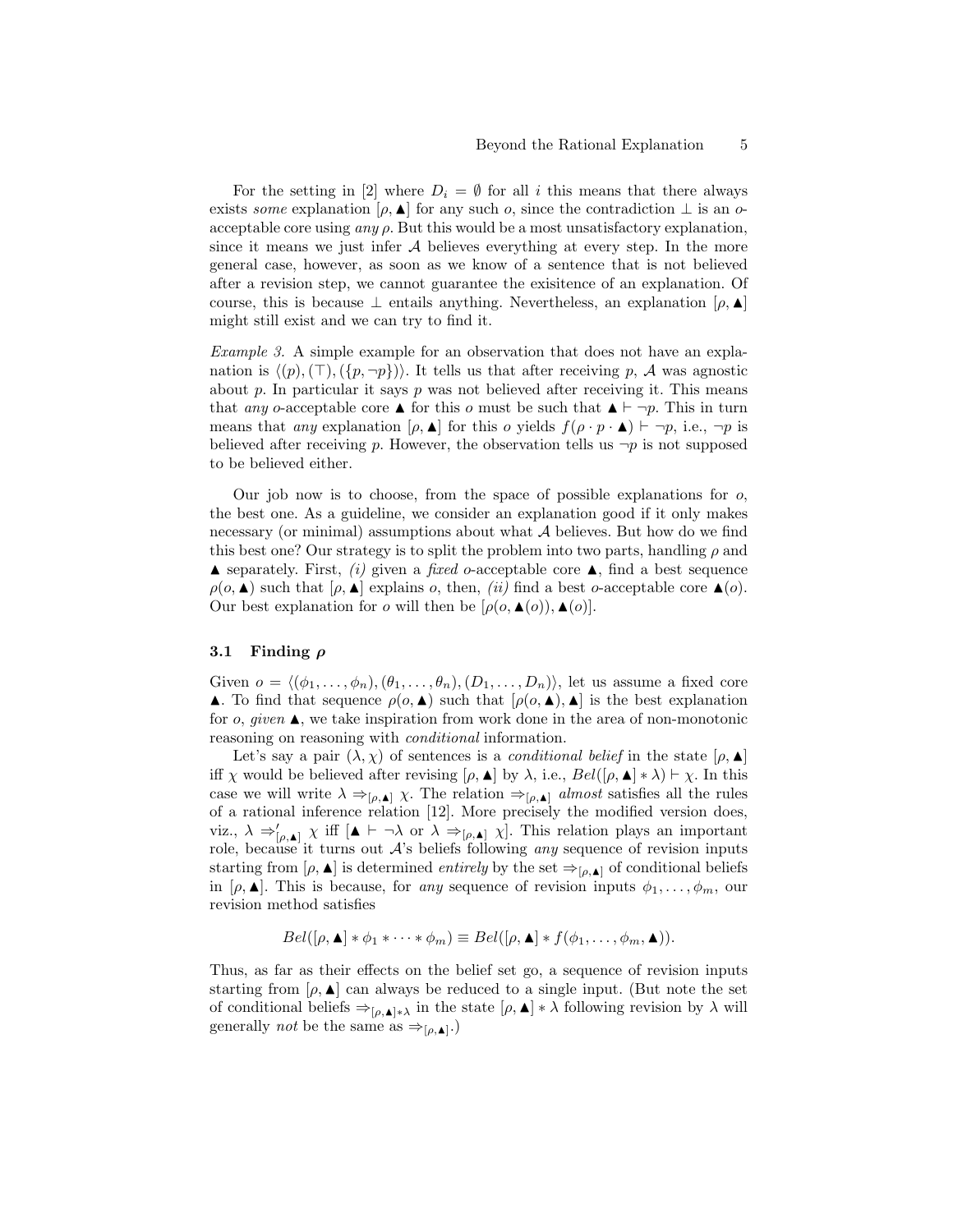All this means observation  $o$  – not yet taking the  $D_i$  into account – may be translated into a partial description of the set of conditional beliefs that A has in its initial epistemic state:

$$
\mathcal{C}_{\blacktriangle}(o) = \{f(\phi_1,\ldots,\phi_i,\blacktriangle) \Rightarrow \theta_i \mid i = 1,\ldots,n\}.
$$

However, the observation contains more information. From the  $D_i$  we can also extract a set of conditionals we do not want to be part of the agent's initial epistemic state. We call them negative conditionals. If one of these conditionals did hold in the initial state, this state would not be an explanation for o.

$$
\mathcal{N}_{\blacktriangle}(o) = \{ f(\phi_1, \ldots, \phi_i, \blacktriangle) \Rightarrow \delta \mid i = 1, \ldots, n \land \delta \in D_i \}.
$$

Clearly, if we had access to the *complete* set of  $A$ 's conditional beliefs in its initial state, this would give another way to answer the questions of the introduction. Now, the problem of determining which conditional beliefs follow from a given set  $\mathcal C$  of such (positive conditional) beliefs has been well-studied and several solutions have been proposed, e.g., [8,10]. One particularly elegant and well-motivated solution is to take the *rational closure* of  $C$  [12]. Furthermore, as is shown in, e.g.,  $[6]$ , this construction is amenable to a relatively simple representation as a sequence of sentences! Our idea is essentially to take  $\rho(o, \blacktriangle)$ to be this sequence corresponding to the rational closure of  $C_{\blacktriangle}(o)$ . For the case  $o \in O$ , this is what was done in [2]. However, allowing non-empty  $D_i$  complicates matters slightly. These constructions cannot guarantee that none of the negative conditionals in  $\mathcal{N}_{\blacktriangle}(o)$  follow from  $\mathcal{C}_{\blacktriangle}(o)$ , i.e. they do not incorporate negative information. This generalisation was introduced in [3] and will be illustrated in the next section.

#### The rational closure for both positive and negative conditionals

Given a set of conditionals  $\mathcal{C} = \{\lambda_i \Rightarrow \chi_i \mid i = 1, \ldots, l\}$  we denote by  $\tilde{\mathcal{C}} = \{\lambda_i \to \chi_i \mid i = 1, \ldots, l\}$  the set of material counterparts of all the conditionals in  $\mathcal{C}$ .

We define two types of exceptionality of a conditional  $\lambda \Rightarrow \chi$  with respect to a set of sentences  $U$ , one for positive and one for negative conditionals.

**Definition 4.** A conditional  $\lambda \Rightarrow \chi$  is

- $-$  p-exceptional for a set of sentences U iff  $U \vdash \neg \lambda$ .
- $-$  *n*-exceptional for U iff  $U$  ∪ { $λ$ }  $\vdash$   $χ$ .

The intuition is as follows, a conditional is p-exceptional for  $U$  if it is not possible to consistently add its antecedent to the set of sentences. It is n-exceptional if adding the antecedent to U will make the consequent inferable – for a negative conditional this is exactly what is not wanted.

Now assume we are given a set  $\mathcal C$  of positive conditionals and a set  $\mathcal N$  of negative ones. The rational closure  $\rho_R(C, \mathcal{N})$  of C and N is determined as follows. We define two decreasing sets of conditionals  $C_0 \supseteq C_1 \supseteq \cdots \supseteq C_m$  and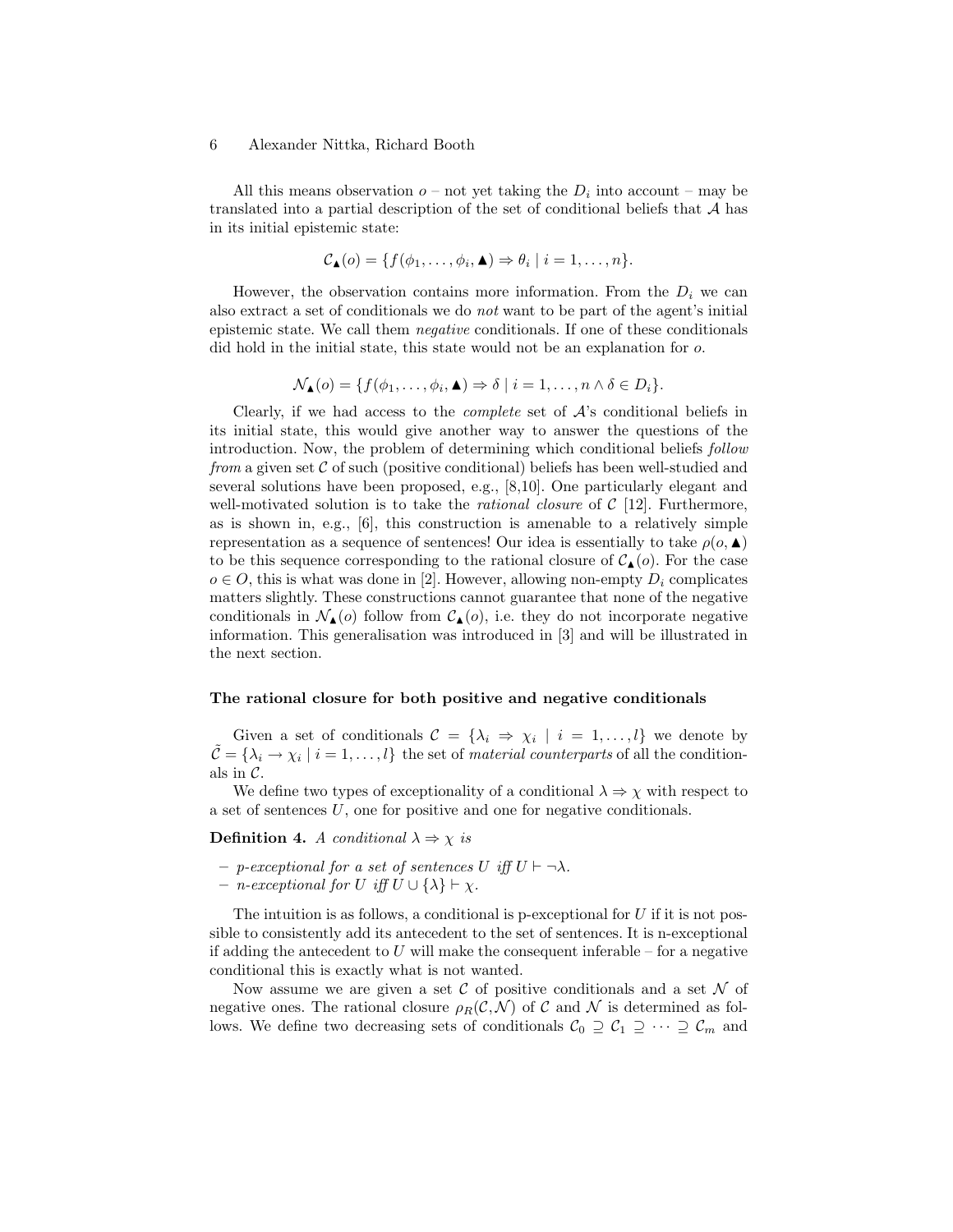$\mathcal{N}_0 \supseteq \mathcal{N}_1 \supseteq \cdots \supseteq \mathcal{N}_m$  and a decreasing set of sentences  $U_0 \supseteq U_1 \supseteq \cdots \supseteq U_m$ the  $U_i$  will be defined via a least fix-point  $(lfp)$  construction. Those sets have to satisfy the following conditions:

- 1.  $C_0 = C$  and  $\mathcal{N}_0 = \mathcal{N}$
- 2.  $U_i = \tilde{C}_i \cup lfp \ (\{\neg \lambda \mid \lambda \Rightarrow \chi \in \mathcal{N}_i \land \lambda \Rightarrow \chi \text{ is n-exentional for } U_i\})$
- 3.  $C_{i+1}$  is the set of conditionals in  $C_i$  that are p-exceptional for  $U_i$  and  $\mathcal{N}_{i+1}$  is the set of conditionals in  $\mathcal{N}_i$  that are n-exceptional for  $U_i$
- 4. *m* is minimal such that  $\mathcal{C}_m = \mathcal{C}_{m+1}$  and  $\mathcal{N}_m = \mathcal{N}_{m+1}$

Then we set<sup>3</sup>

$$
\rho_R(\mathcal{C},\mathcal{N})=(\bigwedge U_m,\bigwedge U_{m-1},\ldots,\bigwedge U_0).
$$

The calculation of  $U_i$  starts off with  $\tilde{C}_i$  and then adds negated antecedents of conditionals in  $\mathcal{N}_i$  that are n-exceptional for the growing  $U_i$ .

We remark that for  $\mathcal{N} = \emptyset$  the entire construction reduces to the original rational closure construction of [6,12], utilised in [2]. This is because  $U_i = \tilde{C}_i$  for all  $i$ , as there are no conditionals that could be n-exceptional.

To get an intuition of what the  $U_i$  mean, let us take a look at how  $\rho_R(C, \mathcal{N})$ will be used and what happens during the calculation. First note that  $\rho_R(\mathcal{C}, \mathcal{N})$ is a logical chain with the logically strongest sentence at the right-hand end. It will be used as the sequence part  $\rho$  in the epistemic state  $[\rho, \blacktriangle]$  of an agent. In the calculation of the belief set using  $f(\cdot)$  after the i<sup>th</sup> revision step before processing  $\rho_R(C,N)$ ,  $f(\phi_1,\ldots,\phi_i,\blacktriangle)$  will have been collected. Note that this corresponds to the antecedent of at least one conditional. The processing of  $\rho_R(C, \mathcal{N})$  then reduces to the choice of exactly one  $U_j$  – the first one to be consistent with  $f(\phi_1,\ldots,\phi_i,\blacktriangle)$ . This is because the ones with greater index are inconsistent with  $f(\phi_1,\ldots,\phi_i, \blacktriangle)$  while the ones with smaller index are all entailed by  $U_j$ .

Any  $U_i$  basically contains all the positive conditionals (or rather the corresponding implications) that still need to be satisfied (so  $U_0$  contains all of  $them).<sup>4</sup>$ 

We now have to find out which positive conditionals are satisfied at the current stage and which have to be dealt with later on. It does not suffice to check that the antecedent  $\lambda$  of a positive conditional  $(\lambda \Rightarrow \chi)$  can be consistently added (which then gives us the desired consequent). It is possible that adding that  $\lambda$  also makes the consequent of a *negative* conditional inferable, which is not wanted. So we have to make sure that in this case  $\lambda$  cannot be consistently added. We do so by adding  $\neg \lambda$  to  $U_i$ . This addition, however, can have an effect

<sup>&</sup>lt;sup>3</sup> We define  $\bigwedge \emptyset$  to be the tautology.

<sup>&</sup>lt;sup>4</sup> Informally, a positive conditional is satisfied by  $U_i$  if its antecedent can be consistently added to  $U_i$  yielding the desired consequent – which usually is ensured as the material counterpart of the conditional belongs to  $U_i$  – without contradicting the negative information in the observation. This means a conditional not satisfied by  $U_i$  still needs to be dealt with by a later  $U_j$  otherwise the epistemic state cannot be an explanation.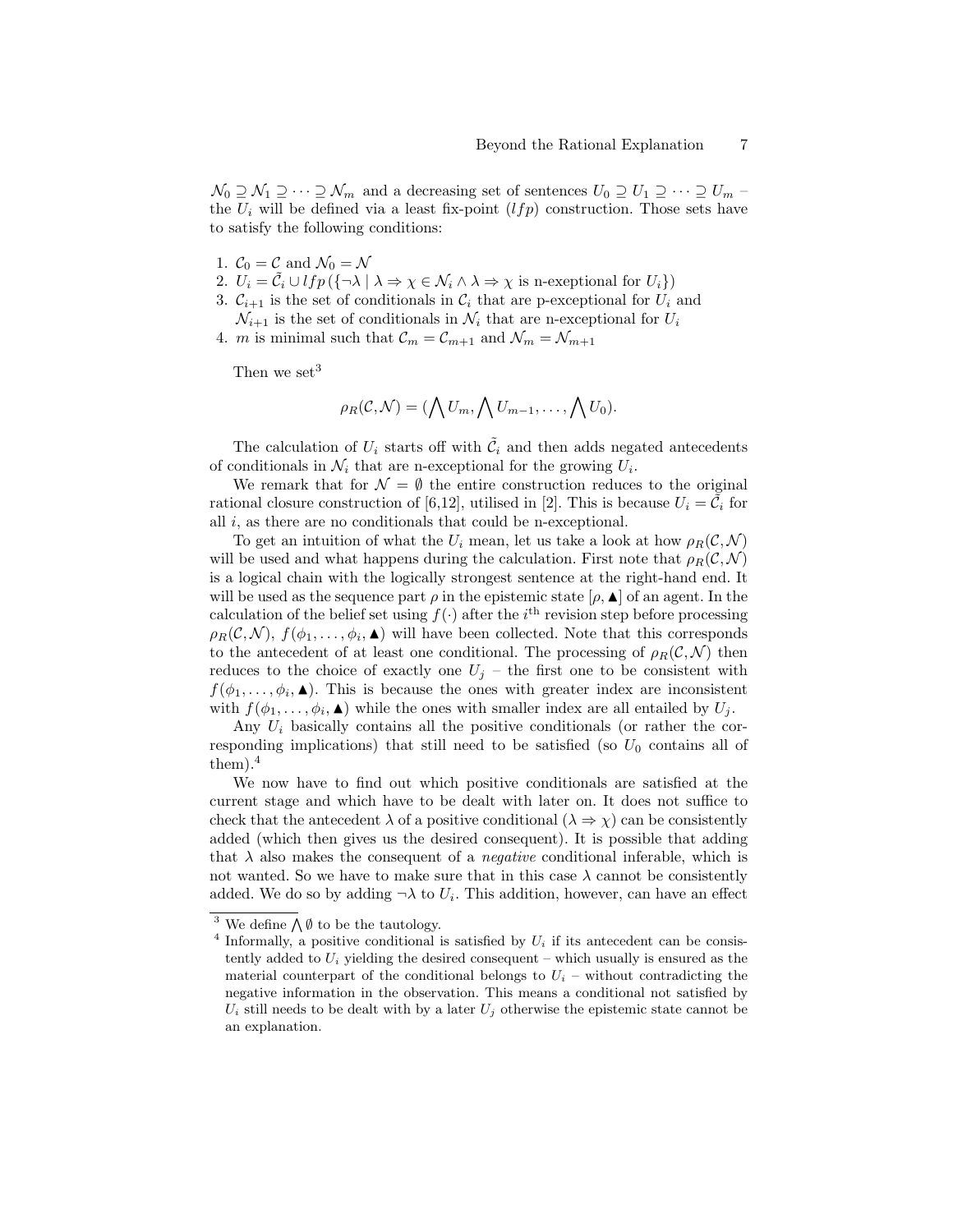on other negative conditionals, so we check all of them again until  $U_i$  does not change anymore. With  $U_i$  now settled, we can determine which conditionals still need to be dealt with, i.e. which were still not yet satisfied by  $U_i$  and have to be satisfied by  $U_{i+1}$  or even later.

Writing  $\alpha_i$  for  $\bigwedge U_i$ , this construction defines the relation  $\Rightarrow_R$  given by  $\lambda \Rightarrow_R$  $\chi$  iff either  $\alpha_m \vdash \neg \lambda$  or  $\lceil \alpha_j \wedge \lambda \vdash \chi$  where j is minimal such that  $\alpha_j \not\vdash \neg \lambda$ . Since  $\alpha_m$   $\beta_{m}$   $\beta_{m}$  it easy to check that in fact this second disjunct is equivalent to  $f(\alpha_m, \ldots, \alpha_0, \lambda) \vdash \chi.$ 

We now make the following definition:

**Definition 5.** Let  $o \in O^{\pm}$  and  $\blacktriangle \in L$ . We call  $\rho_R(C_{\blacktriangle}(o), \mathcal{N}_{\blacktriangle}(o))$  the rational prefix of o with respect to  $\blacktriangle$ , and will denote it by  $\rho_R(o, \blacktriangle)$ .

Example 4. Let  $o = \langle (p, q), (r, \neg p), (\lbrace p \rbrace, \emptyset) \rangle$  and  $\blacktriangle = \neg p$ . Then

$$
\begin{aligned} \mathcal{C}_\blacktriangle(o) &= \{ f(p, \neg p) \Rightarrow r, f(p, q, \neg p) \Rightarrow \neg p \} \\ &= \{ \neg p \Rightarrow r, (q \land \neg p) \Rightarrow \neg p \} \\ &= \mathcal{C}_0 \\ \mathcal{N}_\blacktriangle(o) &= \{ \neg p \Rightarrow p \} \\ &= \mathcal{N}_0 \end{aligned}
$$

 $U_0 = \tilde{C}_0 = \{\neg p \rightarrow r, \neg p \land q \rightarrow \neg p\}.$  This is because the only negative conditional is not n-exceptional with respect to this set. Since neither of the individual conditionals in  $C_0$  is p-exceptional for  $U_0$  we get that  $C_1 = \emptyset$ . Also  $\mathcal{N}_1 = \emptyset$  as the negative conditional is not n-exceptional for  $U_0$ . Clearly, then also  $C_2 = \emptyset = C_1$ and  $\mathcal{N}_2 = \emptyset = \mathcal{N}_1$ , so we obtain  $\rho_R(o, \blacktriangle) = (\bigwedge \emptyset, \bigwedge U_0)$ . Rewriting the sequence using logically equivalent sentences we get  $\rho_R(o, \blacktriangle) = (\top, \neg p \rightarrow r)$ .

Now, an interesting thing to note about the rational prefix construction is that it actually goes through *independently* of whether  $\triangle$  is *o*-acceptable. In fact a useful side-effect of the construction is that it actually *reveals* whether  $\blacktriangle$  is o-acceptable. For  $\blacktriangle$   $\equiv \bot$  Proposition 1 tells us if  $\blacktriangle$  is o-acceptable – if  $D_i = \emptyset$ for all *i*, then **A** is *o*-acceptable, otherwise it is not. For  $\blacktriangle \neq \bot$ , given we have constructed  $\rho_R(o, \blacktriangle) = (\alpha_m, \ldots, \alpha_0)$ , all we have to do is to look at sentence  $\alpha_m$ and check if it is a tautology:

**Proposition 2.** Let  $\rho_R(o, \blacktriangle) = (\alpha_m, \ldots, \alpha_0)$  be the rational prefix for  $o \in O^{\pm}$ and  $\blacktriangle \in L$  such that  $\blacktriangle \not\equiv \bot$ . Then (i) if  $\alpha_m \equiv \top$  then  $[\rho_R(o, \blacktriangle), \blacktriangle]$  is an explanation for o.

(ii) if  $\alpha_m \not\equiv \top$  then  $\blacktriangle$  is not an o-acceptable core.

Thus these propositions give us a necessary and sufficient condition for  $\blacktriangle$  to be an o-acceptable core. This will be used in the algorithm of Section 3.3.

In Example 4  $\rho_R(o, \blacktriangle) = (\top, \neg p \rightarrow r)$  was calculated. The above proposition implies that  $[(\top, \neg p \rightarrow r), \neg p]$  explains  $o = \langle (p, q), (r, \neg p), (\{p\}, \emptyset) \rangle$ . This is verified by  $f(\top, \neg p \rightarrow r, p, \neg p) \equiv \neg p \wedge r \vdash r$ ,  $f(\top, \neg p \rightarrow r, p, q, \neg p) \equiv \neg p \wedge q \wedge r \vdash \neg p$ , and  $f(\top, \neg p \rightarrow r, p, \neg p) \equiv \neg p \land r \not\vdash p$ .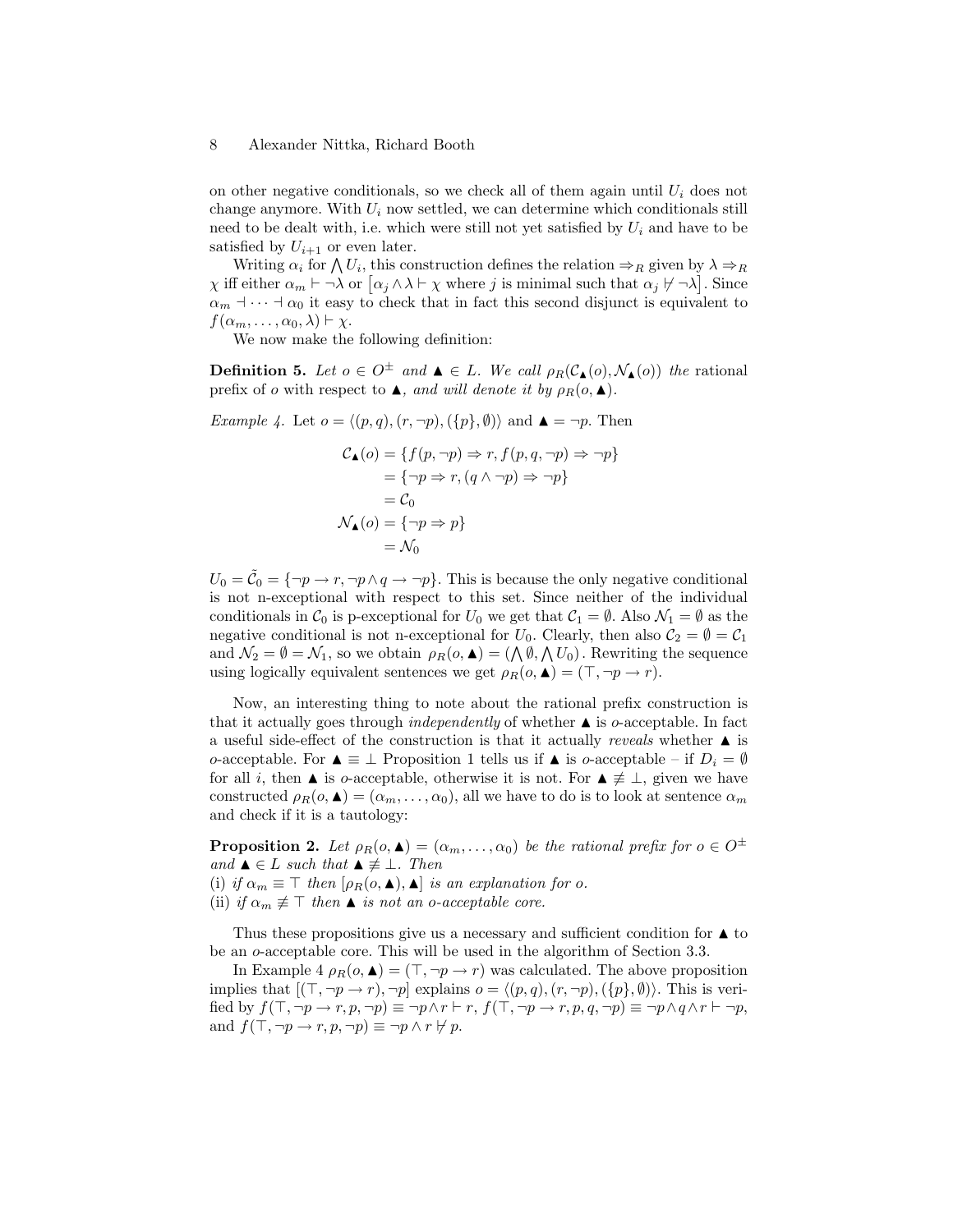#### Justification for using the rational prefix

Given some o-acceptable core belief  $\blacktriangle$  there will be several sequences  $\sigma$ , such that  $[\sigma, \blacktriangle]$  explains o. So, the question is why we should choose  $\rho_R(o, \blacktriangle)$  rather than any other of those sequences. In [2] we gave an answer to that question for the case that  $o \in O$ , i.e. there was no information about what was not believed after a revision step.

We did so by comparing the belief traces of the possible solutions. The belief trace of a state  $[\sigma, \blacktriangle]$  is the sequence of sentences  $(Bel_0^{\sigma}, Bel_1^{\sigma}, \ldots, Bel_n^{\sigma})$ , where  $Bel_i^{\sigma}$  is defined to be the beliefs after the *i*<sup>th</sup> input in *o*. In other words  $Bel_i^{\sigma} = f(\sigma \cdot (\phi_1, \ldots, \phi_i) \cdot \blacktriangle)$ . So  $Bel_0^{\sigma}$  gives the initial belief set.

*Example 5.* Let  $o$ ,  $\blacktriangle$  and  $\rho_R(o, \blacktriangle)$  be as in Example 4. Then the belief trace is  $(\neg p \land r, \neg p \land r, \neg p \land q \land r).$ 

Given any two possible belief traces  $(\beta_0, \ldots, \beta_n)$  and  $(\gamma_0, \ldots, \gamma_n)$ , let us write  $(\beta_0,\ldots,\beta_n) \leq_{\text{lex}} (\gamma_0,\ldots,\gamma_n)$  iff, for all  $i=0,\ldots,n$ ,  $\lceil \beta_j \rceil \equiv \gamma_j$  for all  $j < i$  implies  $\gamma_i \vdash \beta_i$ . Elements lower down in the ordering are considered better. So, we look at the initial beliefs first. If one trace has a logically weaker initial belief than another trace, the former is preferred. If the initial beliefs are equivalent, we go on to the beliefs after the first revision step. Again, the trace with the weaker belief there is preferred, and so on. This preference relation between traces naturally defines a preference relation between the sequences  $\sigma$  that explain an observation o given a fixed o-acceptable core.

It turns out that the rational prefix gives rise to a belief trace that is at least as preferred (using this preference relation) as the belief trace of any other solution. Furthermore, among the most preferred solutions the rational prefix will predict the logically weakest belief after a further revision no matter what the input is. Whether the same or a similar result holds for the more general case considered in this paper, is still under investigation.

### 3.2 Minimising  $\triangle$

In this section, we will restrict our attention to those observations  $o \in O^{\pm}$  that have an *o*-acceptable core and we will denote this set of observations by  $O^{\pm}$ .<sup>5</sup> Core beliefs are needed to allow non-prioritised revision, but at the same time we try to minimise the assumptions about the agent's beliefs. This includes minimising  $\blacktriangle$ . The first idea would be to simply take the disjunction of all possible o-acceptable cores, i.e., to take  $\blacktriangle$ <sub>∨</sub>(*o*), defined by

**Definition 6.**  $\blacktriangle_V(o) \equiv \bigvee \{ \blacktriangle \mid \blacktriangle \text{ is an } o\text{-}acceptable core \}.$ 

But is  $\blacktriangle$  √(o) itself o-acceptable? Thankfully the answer is yes, a result which follows (in our finite setting) from the following proposition which says that the family of o-acceptable cores is closed under disjunctions.

<sup>5</sup> Note, that it makes no sense to try and identify a best solution if there is none. Further, recall that every observation without negative information has a solution, i.e.  $O \subset O^{\pm}$ .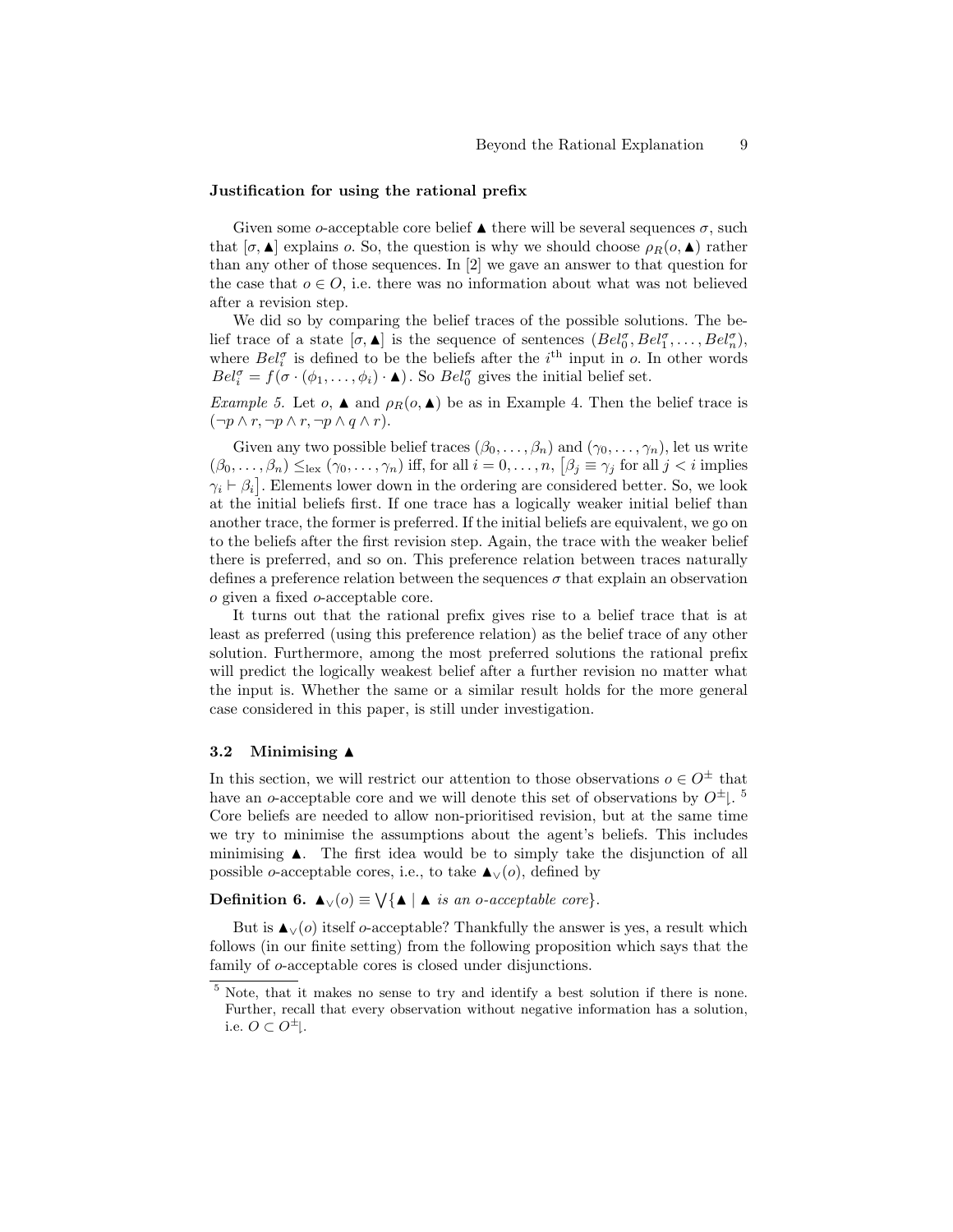**Proposition 3.** If  $\blacktriangle_1$  and  $\blacktriangle_2$  are o-acceptable then so is  $\blacktriangle_1 \vee \blacktriangle_2$ .

So as a corollary  $\blacktriangle$  √(*o*) does indeed satisfy: (Acceptability)  $\triangle$ (*o*) is an *o*-acceptable core

What other properties does  $\blacktriangle$ <sub>∨</sub>(*o*) satisfy? Clearly,  $\blacktriangle$ <sub>∨</sub>(*o*) will always be consistent provided at least one consistent o-acceptable core exists:

(Consistency) If  $\blacktriangle$  (*o*)  $\equiv \bot$  then  $\blacktriangle' \equiv \bot$  for every *o*-acceptable core  $\blacktriangle'$ .

Acceptability and Consistency would appear to be absolute rock-bottom properties which we would expect of *any* method for finding a good  $o$ -acceptable core. However for  $\blacktriangle$ <sub>∨</sub> we can say more. Given two observations  $o = \langle \iota, \tau, D \rangle$ and  $o' = \langle \iota', \tau', D' \rangle$ , let us denote by  $o \cdot o'$  the concatenation of o and o', i.e.,  $o \cdot o' = \langle \iota \cdot \iota', \tau \cdot \tau', D \cdot D' \rangle$ . We shall use  $o \sqsubseteq_{\text{right}} o'$  to denote that  $o'$  right extends *o*, i.e.,  $o' = o \cdot o''$  for some (possibly empty)  $o'' \in O^{\pm}$ , and  $o \sqsubseteq_{\text{left}} o'$  to denote  $o'$ left extends o, i.e.,  $o' = o'' \cdot o$  for some (possibly empty)  $o'' \in O^{\pm}$ .

**Proposition 4.** Suppose  $o \sqsubseteq_{\text{right}} o'$  or  $o \sqsubseteq_{\text{left}} o'$ . Then every  $o'$ -acceptable core is an o-acceptable core.

As a result of this we see  $\triangle$  v satisfies the following two properties, which say extending the observation into the future or past leads only to a logically stronger core being returned.

(Right Monotony) If  $o \sqsubseteq_{\text{right}} o'$  then  $\blacktriangle (o') \vdash \blacktriangle (o)$ (Left Monotony) If  $o \sqsubseteq_{\text{left}} o'$  then  $\blacktriangle (o') \vdash \blacktriangle (o)$ .

Right- and Left Monotony provide ways of expressing that  $\triangle$  (*o*) leads only to safe conclusions that something is a core belief of  $A$  – conclusions that cannot be "defeated" by additional information about  $A$  that might come along in the form of observations prior to, or after  $o$ . As pointed out in [2], it is *not* the case that by inserting any observation *anywhere* in  $o$ ,  $\triangle$  will always lead to a logically stronger core. Intuitively, an intermediate input can possibly explain a change in the belief set that would have to be attributed to the core belief, otherwise.

It turns out the above four properties are enough to actually *characterise*  $\blacktriangle$ <sub>∨</sub>. In fact, given the first two, just one of Right- and Left Monotony is sufficient for this task:

**Proposition 5.** Let  $\blacktriangle$  :  $O^{\pm}$   $\mapsto$  L be any function which returns a sentence given any  $o \in O^{\pm}$ . Then the following are equivalent:

(i)  $\blacktriangle$  satisfies Acceptability, Consistency and Right Monotony.

(ii)  $\blacktriangle$  satisfies Acceptability, Consistency and Left Monotony.

(iii)  $\blacktriangle$ (o)  $\equiv \blacktriangle$ <sub>∨</sub>(o) for all  $o \in O^{\pm}$ .

Note that as a corollary to this proposition we get the surprising result that, in the presence of Acceptability and Consistency, Right- and Left Monotony are in fact equivalent.

Combining the findings of the last two sections, we are now ready to announce our candidate for the best explanation for o. By analogy with "rational closure", we make the following definition: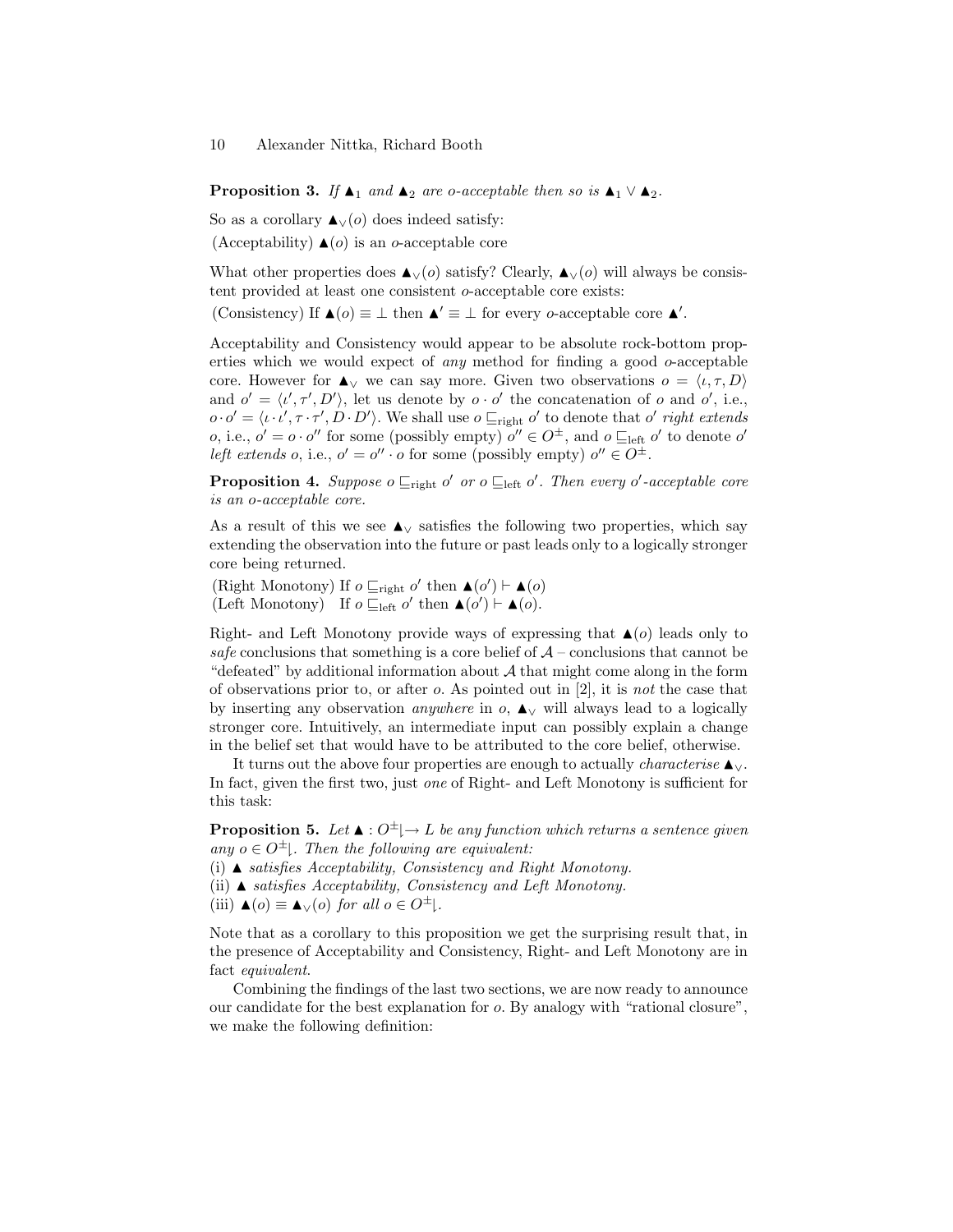**Definition 7.** Let  $o \in O^{\pm}$  be an observation. Then we call  $[\rho_R(o, \blacktriangle_{\vee}(o)), \blacktriangle_{\vee}(o)]$ the rational explanation for o.

But how might we find it in practice? The next section gives an algorithm for just that.

#### 3.3 Constructing the Rational Explanation

The idea behind the algorithm is as follows. Given an observation o, we start with the weakest possible core  $\blacktriangle_0 = \top$  and construct the corresponding rational prefix  $(\alpha_m, \ldots, \alpha_0) = \rho_0$  of o with respect to  $\blacktriangle_0$ . We then check whether  $\alpha_m$  is a tautology. If it is then we know by Proposition 2 that  $[\rho_0, \blacktriangle_0]$  is an explanation for o and so we stop and return this as output. If it isn't then Proposition 2 tells us  $\blacktriangle_0$  cannot be o-acceptable. In this case, we modify  $\blacktriangle_0$  by conjoining  $\alpha_m$ to it, i.e., by setting  $\blacktriangle_1 = \blacktriangle_0 \wedge \alpha_m$ . Constructing the rational prefix of o with respect to the new core then leads to a *different* prefix, which can be dealt with the same way.

| <b>Algorithm 1</b> Calculation of the rational explanation                                                                                   |
|----------------------------------------------------------------------------------------------------------------------------------------------|
| <b>Input:</b> observation $o = \langle (\phi_1, \ldots, \phi_n), (\theta_1, \ldots, \theta_n), (D_1, \ldots, D_n) \rangle$                   |
| <b>Output:</b> the rational explanation for $o$                                                                                              |
| $\blacktriangle \Leftarrow \top$                                                                                                             |
| repeat                                                                                                                                       |
| $\rho \Leftarrow \rho_R(o, \blacktriangle)$ $\{\rho = (\alpha_m, \ldots, \alpha_0)\}\$                                                       |
| $\blacktriangle \Leftarrow \blacktriangle \wedge \alpha_m$                                                                                   |
| until $\alpha_m \equiv \top$                                                                                                                 |
| <b>Return</b> If $\blacktriangle \equiv \bot$ and $\exists i : D_i \neq \emptyset$ then "no explanation", $[\rho, \blacktriangle]$ otherwise |

Before showing that the output of this algorithm is the correct one, we need to be sure it always terminates. This is a consequence of the following:

**Lemma 1.** Let  $\blacktriangle$  and  $\alpha_m$  be as after the calculation of  $\rho_R(o, \blacktriangle)$  in the repeat loop of the algorithm. If  $\alpha_m \not\equiv \top$  then  $\blacktriangle \not\equiv \blacktriangle \wedge \alpha_m$ .

This result assures us that if the termination condition of the algorithm does not hold, the new core will be *strictly* logically stronger than the previous one. Thus the cores generated by the algorithm become progressively strictly stronger. In our setting, in which we assumed a finite propositional language, this means, in the worst case, the process will continue until  $\blacktriangle \equiv \bot$ . However in this case it can be shown the rational prefix of  $o$  with respect to  $\perp$  is just ( $\top$ ), and so the termination condition will be satisfied at the very next step.

Now we turn to the correctness of the output of the algorithm. Assume there is no explanation for o. Then in this case the algorithm will terminate returning an inconsistent core  $\blacktriangle$ . This is because if the returned  $\blacktriangle$  was consistent we would have calculated an explanation – note that  $\alpha_m \equiv \top$ , as otherwise the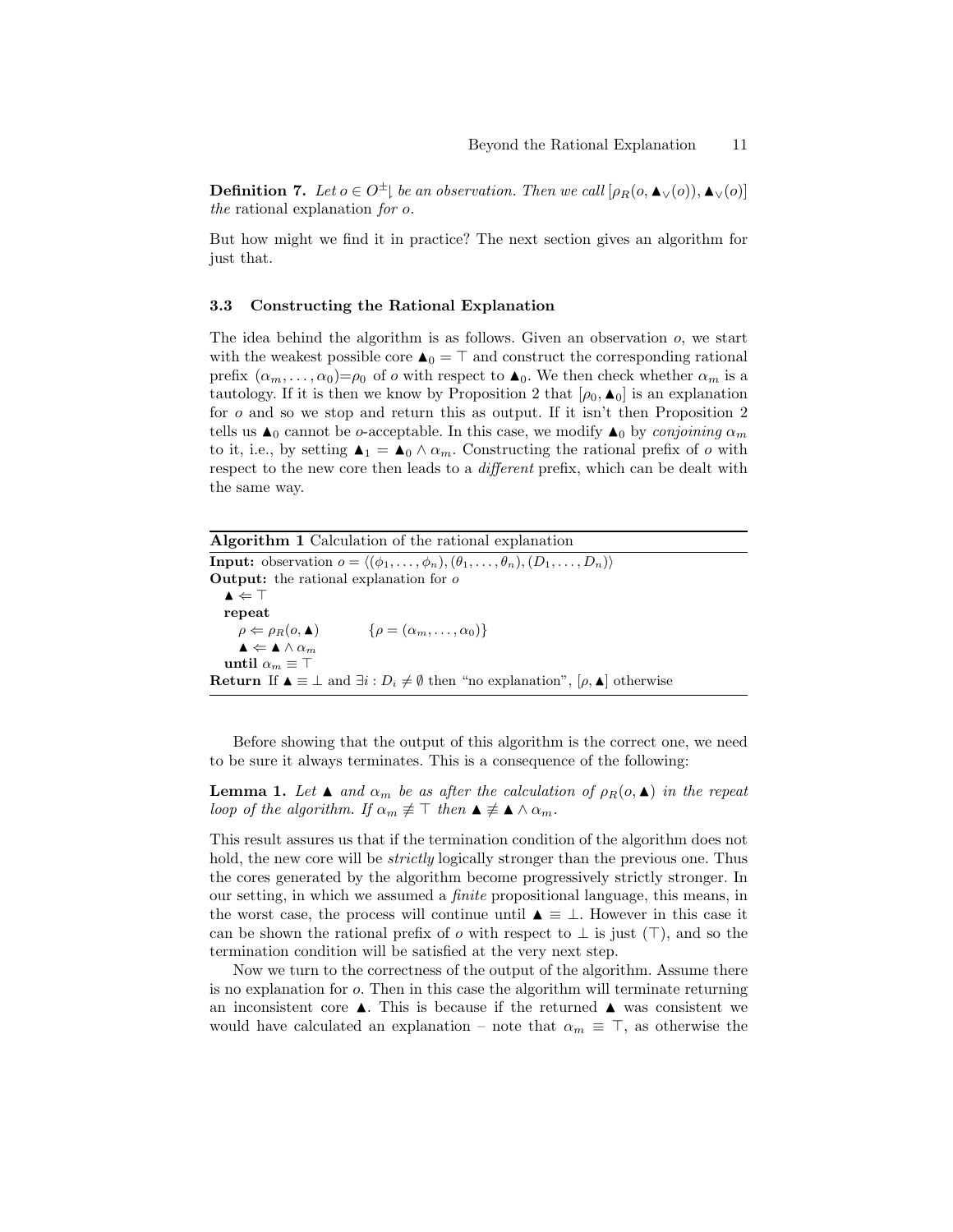algorithm would not have terminated, hence by Proposition 2  $[\rho_R(o, \blacktriangle)$ ,  $\blacktriangle]$  is an explanation for o, contradicting the assumption there is none. Also, Proposition 1 tells us there must be a non-empty  $D_i$ . Hence if no explanation exists the algorithm correctly tells us so.

Now assume there is an explanation for o. To show the output matches the rational explanation, consider the sequence  $[\rho_0, \blacktriangle_0], \ldots, [\rho_k, \blacktriangle_k]$  of epistemic states generated by the algorithm. We need to show  $\blacktriangle_k \equiv \blacktriangle_v(o)$ . The direction  $\blacktriangle_k \vdash \blacktriangle_{\vee}(o)$  follows from the fact that  $[\rho_k, \blacktriangle_k]$  is an explanation for o and so  $\blacktriangle_k$  is an o-acceptable core. The converse  $\blacktriangle$ <sub>∨</sub>(o)  $\vdash$   $\blacktriangle$ <sub>k</sub> is proved by showing inductively that  $\blacktriangle_{\vee}(o) \vdash \blacktriangle_i$  for each  $i = 0, \ldots, k$ : the case  $i = 0$  clearly holds since  $\blacktriangle_0 \equiv \top$ . The inductive step uses the following property:

**Lemma 2.** Let  $0 < i \leq k$  and suppose  $\rho_{i-1} = (\alpha_m, \dots, \alpha_0)$ . Then, for any o-acceptable core  $\blacktriangle'$ : if  $\blacktriangle' \vdash \blacktriangle_{i-1}$  then  $\blacktriangle' \vdash \alpha_m$ .

This enables us to prove that, given  $\blacktriangle_V(o) \vdash \blacktriangle_{i-1}$ , we must also have  $\blacktriangle_V(o) \vdash \blacktriangle_i$ . Thus  $\blacktriangle$ <sub>V</sub>(*o*)  $\vdash$   $\blacktriangle$ <sub>k</sub> as required. Since obviously  $\rho_k$  is the rational prefix of *o* with respect to  $\blacktriangle_k$  by construction, we have:

Proposition 6. Given input observation o, the algorithm outputs the rational explanation for o, if an explanation for o exists. If no explanation exists it outputs "no explanation".

#### 3.4 An Example

Let  $o = \langle (p, q, r), (s, \top, \neg q), (\emptyset, \{s\}, \emptyset) \rangle$ . So o is saying that after A receives p then it believes s. Then, receiving q leads  $A$  to drop this belief in s. Finally, after receiving r, A believes  $\neg q$ .

The calculation of the rational explanation starts off with the core  $\triangle = \top$ , so our conditionals have the antecedents  $f(p \cdot \top) \equiv p$ ,  $f(p \cdot q \cdot \top) \equiv p \wedge q$ , and  $f(p \cdot q \cdot r \cdot \top) \equiv p \wedge q \wedge r$ . We get

$$
\begin{array}{l} \mathcal{C}_0=\mathcal{C}_\blacktriangle(o)=\;\{p\Rightarrow s,p\wedge q\Rightarrow\top, p\wedge q\wedge r\Rightarrow \neg q\}\\ \mathcal{N}_0=\mathcal{N}_\blacktriangle(o)=\{p\wedge q\Rightarrow s\}\end{array}
$$

By construction  $\tilde{C}_0 \subseteq U_0$  and as  $p \wedge q \Rightarrow s$  is n-exceptional for  $U_0$ ,  $\neg(p \wedge q)$ has to be added as well. Hence

$$
U_0 = \{ p \to s, p \land q \to \top, p \land q \land r \to \neg q, \neg (p \land q) \}
$$

Of the positive conditionals only  $p \Rightarrow s$  is not p-exceptional for  $U_0$ ,  $p \land q \Rightarrow s$ is still n-exceptional for  $U_0$ , so

$$
\mathcal{C}_1 = \{ p \land q \Rightarrow \top, p \land q \land r \Rightarrow \neg q \}
$$
  

$$
\mathcal{N}_1 = \{ p \land q \Rightarrow s \}
$$

This time  $U_1 = \tilde{C}_1 = \{p \land q \to \top, p \land q \land r \to \neg q\}$  as adding  $p \land q$  does not make s inferable, anymore. Only  $p \wedge q \wedge r \Rightarrow \neg q$  is exceptional for  $U_1$ . Note that adding  $p \wedge q$  to  $U_1$  does not make s inferable. In fact  $p \wedge q \wedge r \Rightarrow \neg q$  is exceptional for *itself* because  $p \wedge q \wedge r$  is inconsistent with  $p \wedge q \wedge r \rightarrow \neg q$ . So we have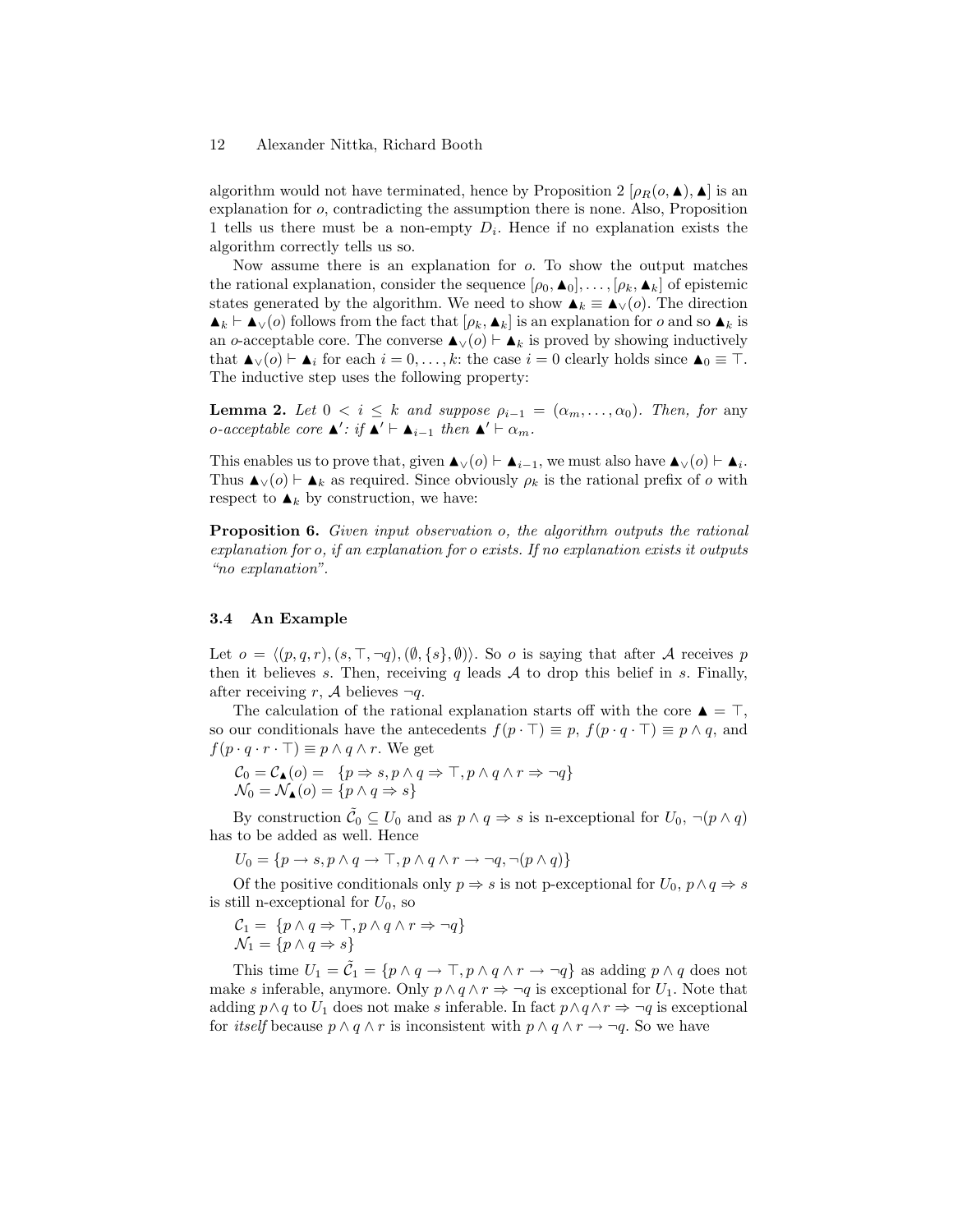$$
C_2 = \{p \land q \land r \Rightarrow \neg q\} = C_3
$$
  
\n
$$
N_2 = \emptyset = N_3
$$
  
\n
$$
U_2 = \{p \land q \land r \rightarrow \neg q\} = U_3
$$

As  $\alpha_m = \alpha_2 \neq \top$ , we know, that  $\blacktriangle = \top$  is not o-acceptable and has to be adapted. The new core is the old one conjoined with  $\alpha_2$ , so the new core is  $\neg p \lor \neg q \lor \neg r$ . This means, that we get the following sets of conditionals.

$$
C_0 = C_{\mathbf{\Lambda}}(o) = \{ p \land (\neg q \lor \neg r) \Rightarrow s, p \land q \land \neg r \Rightarrow \top, \neg p \land q \land r \Rightarrow \neg q \}
$$
  

$$
\mathcal{N}_0 = \mathcal{N}_{\mathbf{\Lambda}}(o) = \{ p \land q \land \neg r \Rightarrow s \}
$$

As in the first run the negative conditional is n-exceptional, so

$$
U_0 = \{ p \land (\neg q \lor \neg r) \rightarrow s, p \land q \land \neg r \rightarrow \top, \neg p \land q \land r \rightarrow \neg q, \neg (p \land q \land \neg r) \}
$$
  
\n
$$
C_1 = \{ p \land q \land \neg r \Rightarrow \top, \neg p \land q \land r \Rightarrow \neg q \}
$$
  
\n
$$
\mathcal{N}_1 = \{ p \land q \land \neg r \Rightarrow s \}
$$
  
\n
$$
U_1 = \{ p \land q \land \neg r \rightarrow \top, \neg p \land q \land r \rightarrow \neg q \}
$$
  
\n
$$
C_2 = C_3 = \{ \neg p \land q \land r \Rightarrow \neg q \}
$$
  
\n
$$
\mathcal{N}_2 = \mathcal{N}_3 = \emptyset
$$
  
\n
$$
U_2 = U_3 = \{ \neg p \land q \land r \rightarrow \neg q \}
$$

Again  $\alpha_m \neq \top$ , so A has to be adapted once more. Conjoining the old one with  $\alpha_m$  leads to a core that is equivalent to  $\neg q \vee \neg r$ , so this time the conditionals look as follows

$$
\begin{array}{l} \mathcal{C}_0=\mathcal{C}_\blacktriangle(o)=\;\{p\wedge (\neg q\vee \neg r)\Rightarrow s, p\wedge q\wedge \neg r\Rightarrow \top, p\wedge \neg q\wedge r\Rightarrow \neg q\}\\ \mathcal{N}_0=\mathcal{N}_\blacktriangle(o)=\{p\wedge q\wedge \neg r\Rightarrow s\}\end{array}
$$

The n-exceptionality of  $p \wedge q \wedge \neg r \Rightarrow s$  is easily verified, so that

$$
U_0 = \{ p \land (\neg q \lor \neg r) \to s, p \land q \land \neg r \to \top, p \land \neg q \land r \to \neg q, \neg (p \land q \land \neg r) \}
$$

None of the positive conditionals is p-exceptional for  $U_0$ , but  $p \wedge q \wedge \neg r \Rightarrow s$ is n-exceptional. So we get

$$
C_1 = \emptyset
$$
  
\n
$$
\mathcal{N}_1 = \{p \land q \land \neg r \Rightarrow s\}
$$
  
\n
$$
U_1 = \emptyset
$$
  
\n
$$
C_2 = C_3 = \emptyset
$$
  
\n
$$
\mathcal{N}_2 = \mathcal{N}_3 = \emptyset
$$
  
\n
$$
U_2 = U_3 = \emptyset
$$

Now, we are done as  $\alpha_m = \top$  and as  $\blacktriangle \neq \bot$ , we indeed have an explanation:

$$
[\sigma, \blacktriangle] = [(\top, (p \land (\neg q \lor \neg r) \to s) \land (\neg p \lor \neg q \lor r)), \neg q \lor \neg r]
$$

Let us verify, that  $o = \langle (p, q, r), (s, \top, \neg q), (\emptyset, \{s\}, \emptyset) \rangle$  is indeed explained by  $[\sigma, \blacktriangle]$ .<sup>6</sup> We do so by calculating the belief trace, omitting  $Bel_0^{\sigma}$ .

$$
(Bel_1^\sigma, Bel_2^\sigma, Bel_3^\sigma)=(p \land \lnot q \land s, p \land q \land \lnot r, p \land \lnot q \land r \land s)
$$

 $6$  As we know the core  $\blacktriangle$  to hold at each step, we can simplify the belief state to  $[(\top, (p \to s) \land (\neg p \lor \neg q)), \neg q \lor \neg r]$  and get  $Bel_0^{\sigma} = (\neg p \lor s) \land (\neg p \lor \neg q) \land (\neg q \lor \neg r)$ as the beliefs the agent held before receiving any input.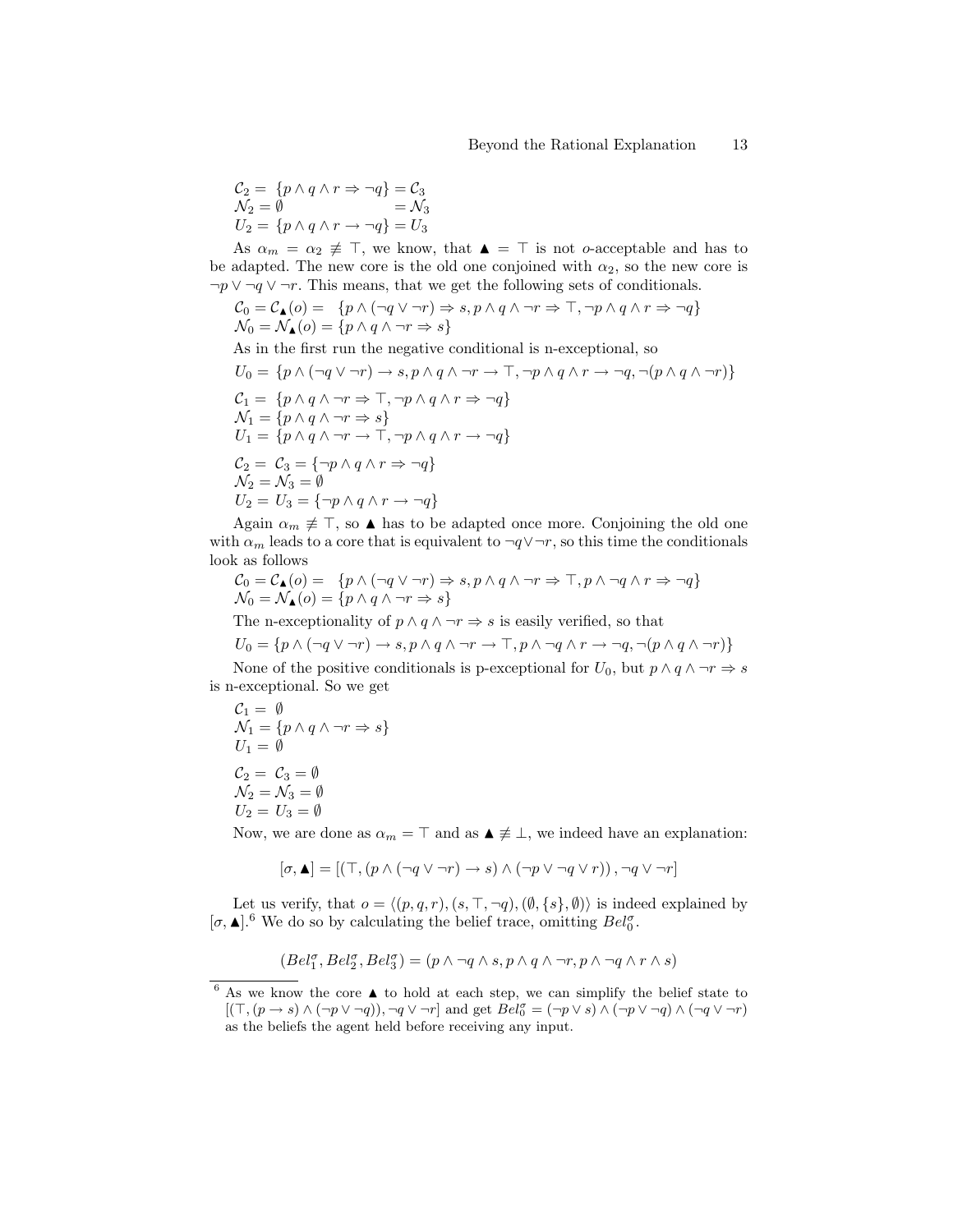We see that, indeed,  $s$  is believed after receiving  $p$ , and not believed anymore after then receiving q. After receiving the last input  $r, \neg q$  is believed.

In fact, if we look at the observation it is clear that  $\blacktriangle$  has to entail at least  $\neg q \lor \neg r$ . If it did not, it would not be possible to keep q out of the belief set when constructing it for the case after incorporating  $r$  into the epistemic state. However, q has to be kept out, as A believes  $\neg q$  after receiving r. The revision operator assumed in this paper satisfies the AGM-postulates (given an input does not contradict the core belief). Hence, it is reasonable that after the first revision step  $\neg q$  is believed. If q was consistent with the belief set at that stage, the revision would simply have to add  $q$ . But then  $s$  would still have to be believed after revising with  $q$ , which it is not. In other words, in order for  $s$  to be dropped from the belief set,  $q$  has to contradict it. A core belief is not needed in this case (in contrast to the one involving q and r), because nothing in the observation prevents us from assuming that  $p$  is still believed after receiving  $q$ . The same argument supports that  $\neg r$  must be believed after receiving q, because the belief set does not simply expand after receiving  $r$  in the next step.

So far, we have justified the core belief, all of  $Bel_1^{\sigma}$  (input p believed,  $\neg q$ as argued above, s forced by the observation), all of  $Bel_2^{\sigma}$  (no reason why  $p$ would have to be dropped, input q accepted,  $\neg r$  as argued above, s not believed anymore as forced by the observation), and most of  $Bel_3^{\sigma}$  (no reason why p would have to be dropped,  $\neg q$  as forced by the observation, input r believed). It remains to explain, why s reappears in the belief set.

The observation indicates that  $p$  is a reason to believe s and it implies that  $q$ is a (stronger) reason not to believe  $s$ . After receiving  $r$  the reason not to believe s is gone, while the reason for believing s remains. So it seems plausible to infer that  $s$  is indeed believed. Note, that if  $p$  is not a reason to believe  $s$ , it would have to be believed even before p arrived. In this case it would still make sense to assume s to be believed in the end, because for all we know  $q$  is the only reason for s not to be believed.

## 4 Discussion

In this section, we briefly want to discuss some limitations of our approach and comment on a few issues that came up during the Dagstuhl seminar.

### 4.1 Core constraints

We motivated the use of core beliefs by the need for non-prioritised revision. However, core beliefs do more than block certain inputs from being believed – they cause the negations of these inputs to be believed. This is much stronger than just not believing an input. As a consequence, the agent cannot remain agnostic about a sentence. Consider the following observation which basically says that the agent received p followed by  $\neg p$  as inputs, but did not believe either:  $o = \langle (p, \neg p), (\top, \top), (\{p\}, \{\neg p\})\rangle.$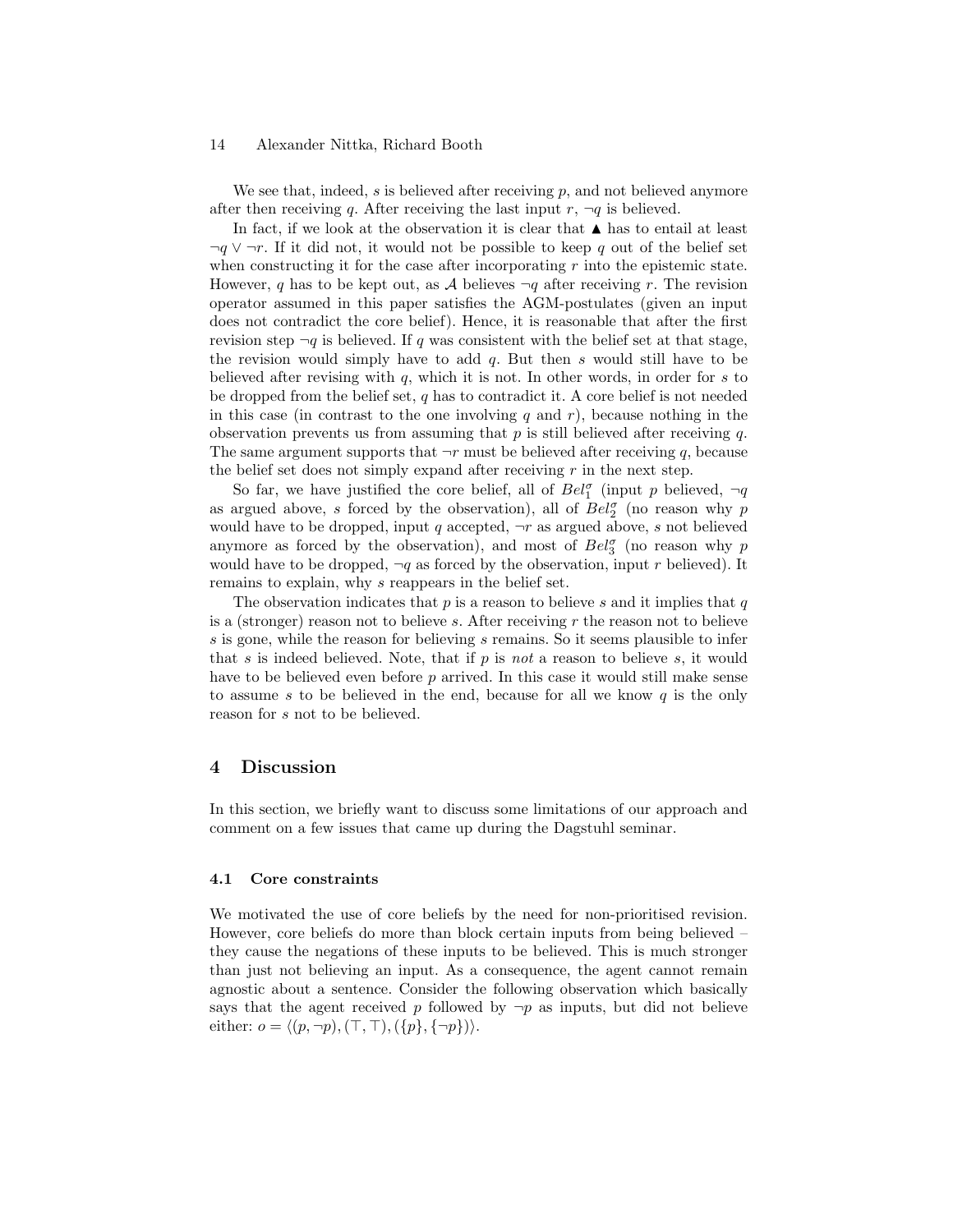The belief revision framework assumed in this paper forces us to assign an inconsistent  $\blacktriangle$  to the agent, which of course does not explain the observation. There is a rather natural generalisation of the framework that prevents this problem. Rather than assuming a core belief – a sentence the agent will always commit to, we allow the agent to have core constraints – sentences it wants to remain consistent with, i.e. A will not believe their negations.

The reason to allow several sentences and not just one is the same as for generalising the observations allowing sets of sentences not to be believed. A single sentence would not allow agnosticism.

Let  $\sigma = (\alpha_m, \ldots, \alpha_1)$  be a sequence of sentences and CC the set of core constraints. These two components now make up the epistemic state of an agent.  $f(\cdot, \cdot)$  is the function that calculates the sentence corresponding to the beliefs of an agent and is defined inductively on the length of  $\sigma$  as follows:

$$
f((),CC) = \top
$$
  
\n
$$
f(\sigma, CC) = \begin{cases} \varphi = \alpha_m \wedge f(\alpha_{m-1}, \dots, \alpha_1, CC) & \text{if } \forall \psi \in CC : \varphi \wedge \psi \nvdash \bot \\ f(\alpha_{m-1}, \dots, \alpha_1, CC) & \text{otherwise} \end{cases}
$$

We remark that this definition still allows the belief set of an agent to be inconsistent. This is possible if  $CC = \emptyset$ . This fact shows that core constraints are indeed a generalisation of core beliefs. For every epistemic state  $[\sigma, \blacktriangle]$  using core beliefs there is one using core constraints that behaves equivalently, i.e. the two yield the same belief sets, even after an arbitrary sequence of revisions.<sup>7</sup> Abusing notation,  $[\sigma, \blacktriangle]$  can be represented by  $[\sigma \cdot \blacktriangle] \{ \blacktriangle \}$  if  $\blacktriangle$  is consistent, and by  $[(\triangle)$ ,  $\emptyset]$  if  $\triangle$  is inconsistent. The singleton core constraint makes sure that after all revision steps the agent remains consistent with what earlier was the core belief, so that the corresponding sentence can be added when it comes to its initial sequence of beliefs.

This shows that the new framework can explain all observations the original belief revision framework could, however it can also explain the above observation  $o = \langle (p, \neg p), (\top, \top), (\{p\}, \{\neg p\})\rangle$ .  $[(), \{p, \neg p\}]$ , causes both inputs to be rejected as incorporating them would cause an inconsistency with individual core constraints.<sup>8</sup> Hence, this approach would be strictly more general. That is the good news. The bad news is that, so far, we were not able to transfer any of our results to this framework. Although we have an idea of how the weakening (analogous to the construction in Section 3.2) of two sets of core constraints might be, it is far from obvious how it can be proved that the weakened constraints provide a solution, as well. The problem is that the proofs would require extensive reasoning with and inferring from what is not believed by the agent, i.e. drawing conclusions from non-entailment of a set of sentences. One possibility to attack this problem might be to incorporate the notion of not believing into the object language, e.g. by using a logic for disbeliefs ([4,16]).

<sup>&</sup>lt;sup>7</sup> Of course, we assume here that revision is again defined by  $[\rho, CC] * \lambda = [\rho \cdot \lambda, CC]$ .

<sup>&</sup>lt;sup>8</sup> Similarly, the observation  $o = \langle (p), (\top), (\{p, \neg p\}) \rangle$  from Example 3 can now be explained by  $[(\cdot), \{\neg p\}].$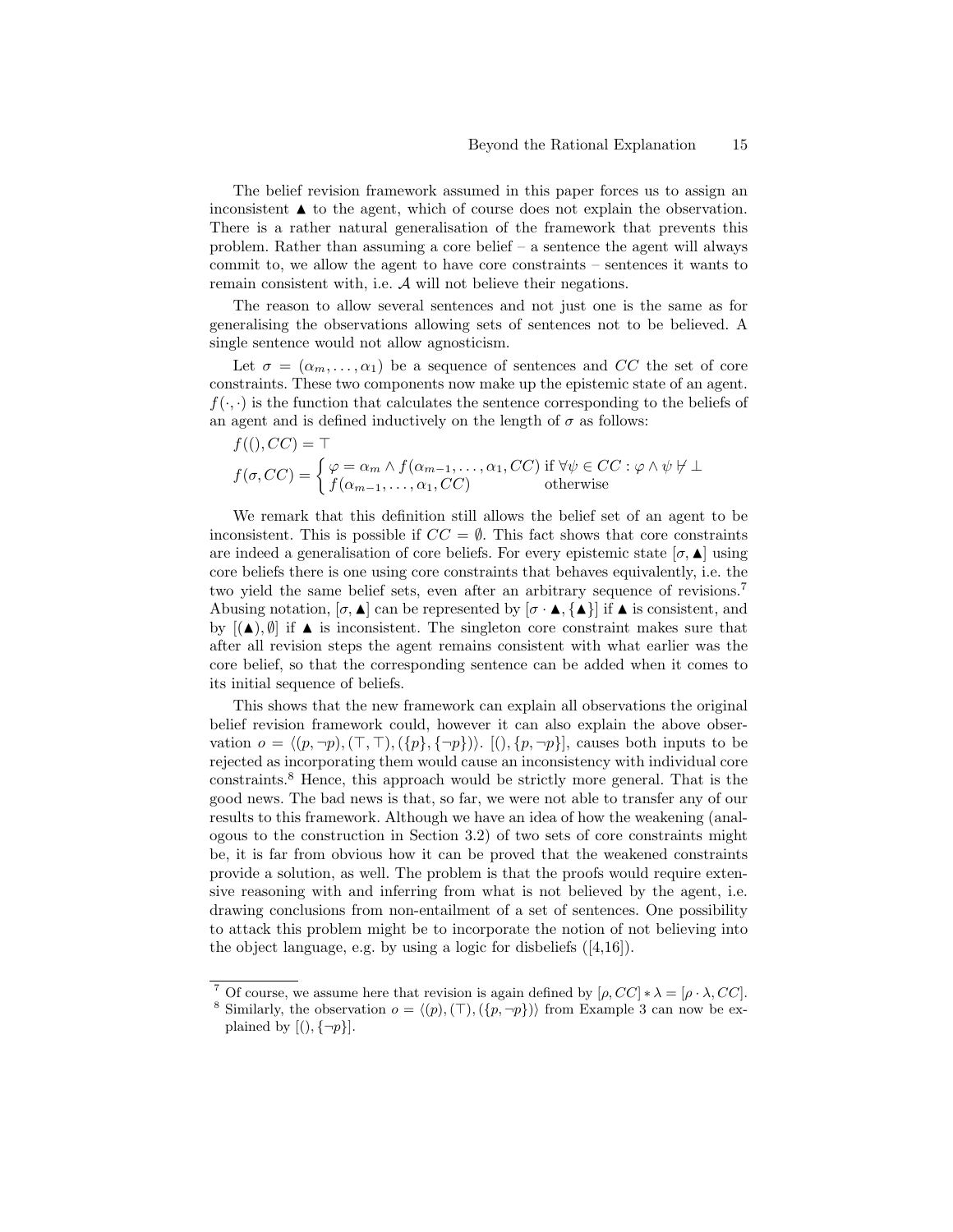# 4.2 In defense of the belief revision framework assumed and temporal aspects

During the Dagstuhl seminar on belief change in rational agents some points regarding belief revision in general and the assumptions in our work in particular were brought up. Some of them deserve discussion here.

Often it is not clear (or not clearly specified) what a new piece of information actually represents. If it is a piece of new or modified background knowledge of the world, it should be allowed to modify the agent's internal structure. If it is merely an observation about the current state of the world that impact might not be wanted. It would suffice to use it to enrich conclusions that the agent can draw from its background knowledge. If the information is of the second type then iterated revision seems not to be necessary. Further, it does not make sense that the incoming information can be contradictory.

In fact, core beliefs can be interpreted as knowledge of the world the agent possesses. The original framework in [1] distinguishes between two revision functions, one for core beliefs and one for regular ones. In this respect, it allows the input to be of both types. So the implicit assumption in our studies is, that the inputs received by the agent are mere observations about the world and our job is to identify which world knowledge  $(\triangle)$  the agent possesses and which prior observations  $(\rho)$  it has made.

It might be interesting to investigate the question of not only reconstructing the agent's initial epistemic state but also make a justified guess about the type of revision an input has caused. By default it could be of the second type but in some cases assuming that the input changed the core beliefs might allow a more satisfactory explanation.

The claim that iterated revision is not necessary for regular inputs is based on the following argument. Rather than incorporating each piece of evidence at a time, it is more rational to collect all evidence, select the relevant and reliable pieces and then incorporate them at once. This is what is ideally done in legal cases. If we assume all the sources to be faithful to the real state of the world, all pieces of evidence had to be consistent. But this assumption is far from realistic. Even in the case of only one source, sensors might be noisy and give different information at different times (although the world did not change).

Our framework indeed carries out a selection of inputs at each point of time. We agree that a preference based solely on recency of information is not the most realistic one. However, the raw data we have does not provide any other information on which inputs should be preferred. Further, recency of information can be argued to be an indicator of reliability. More time and effort has been spent into investigating the status of a sentence.

In general the following can be said. The temporal aspect might not have the primary impact on the overall reliability of a piece of information, but it still is highly relevant to what was believed at which point of time. This is because an agent can only select from information that has been received up to that point of time.